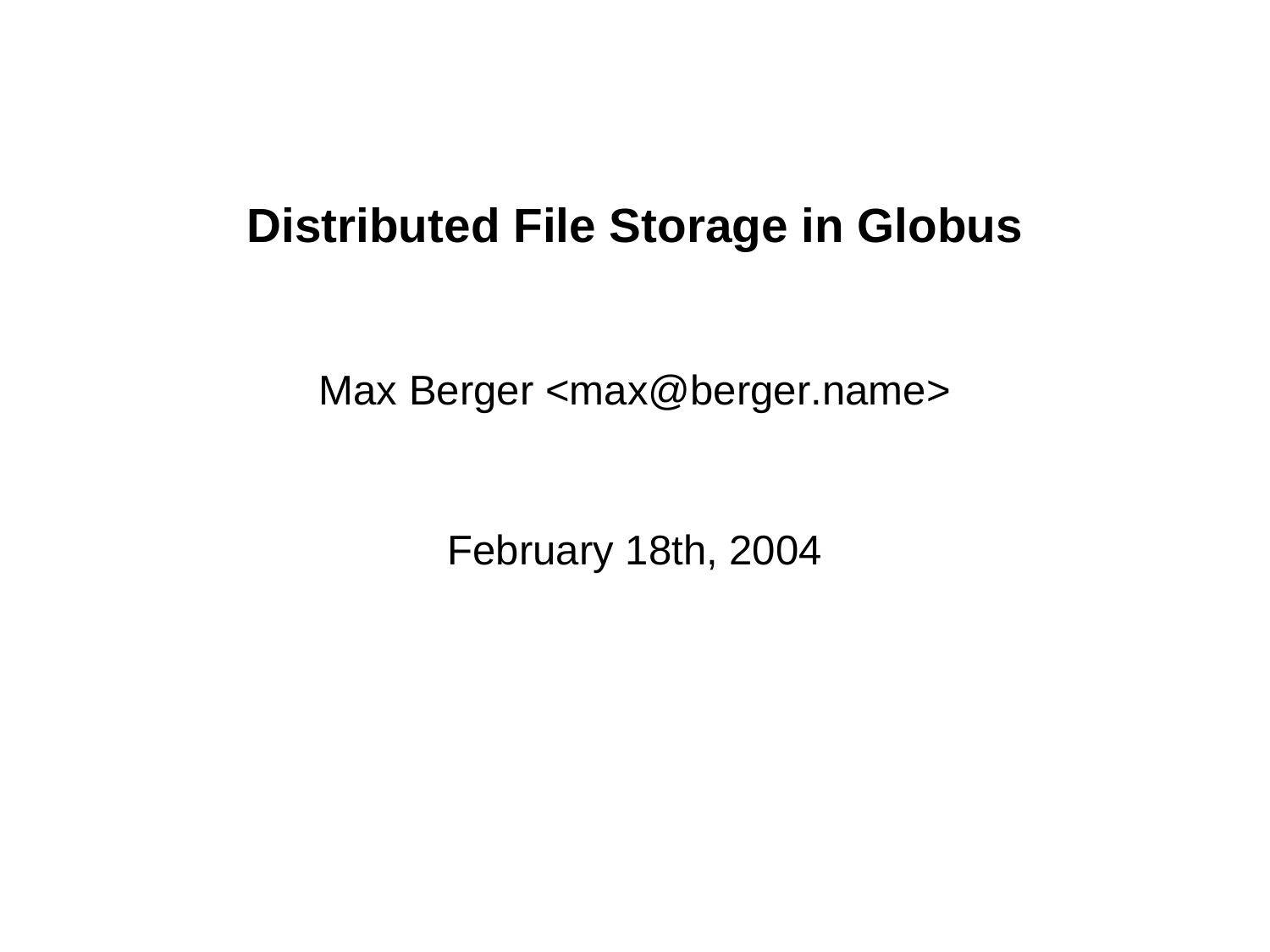### **Overview**

- File Storage Systems
- GridFTP
- Replica Catalog
- Replica Management System
- Other goals for Distribued File Storage

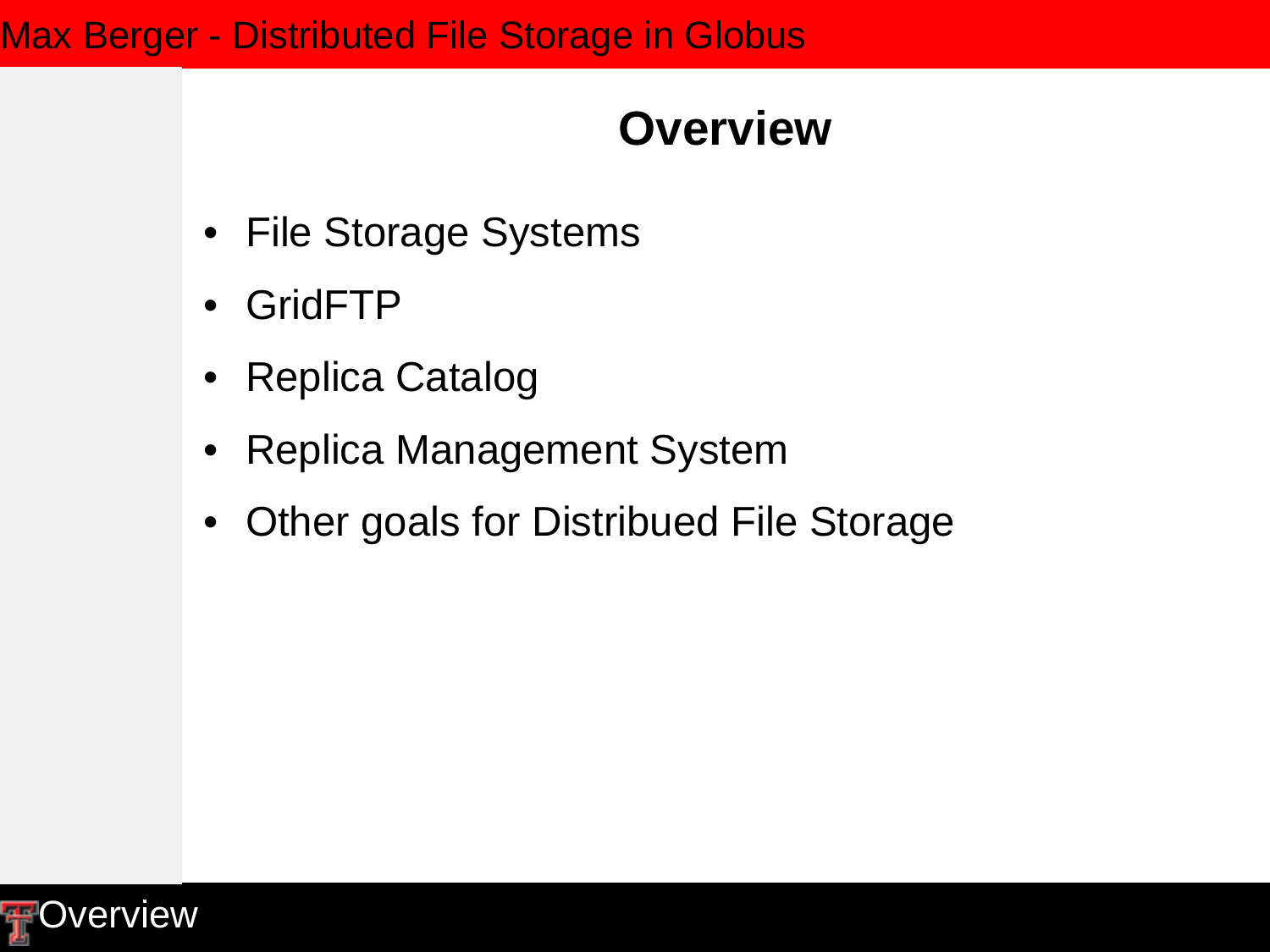- **File Storage Systems**
- Tree Storage system Meta Attributes
- Remote File Storage
- Distributed File Storage
- GridFTP
- Replica Catalog
- Replica Management
- System
- Other goals for
- Distribued File Storage

### **File Storage Systems**

- Tree Storage system
- Meta Attributes
- Remote File Storage
- Distributed File Storage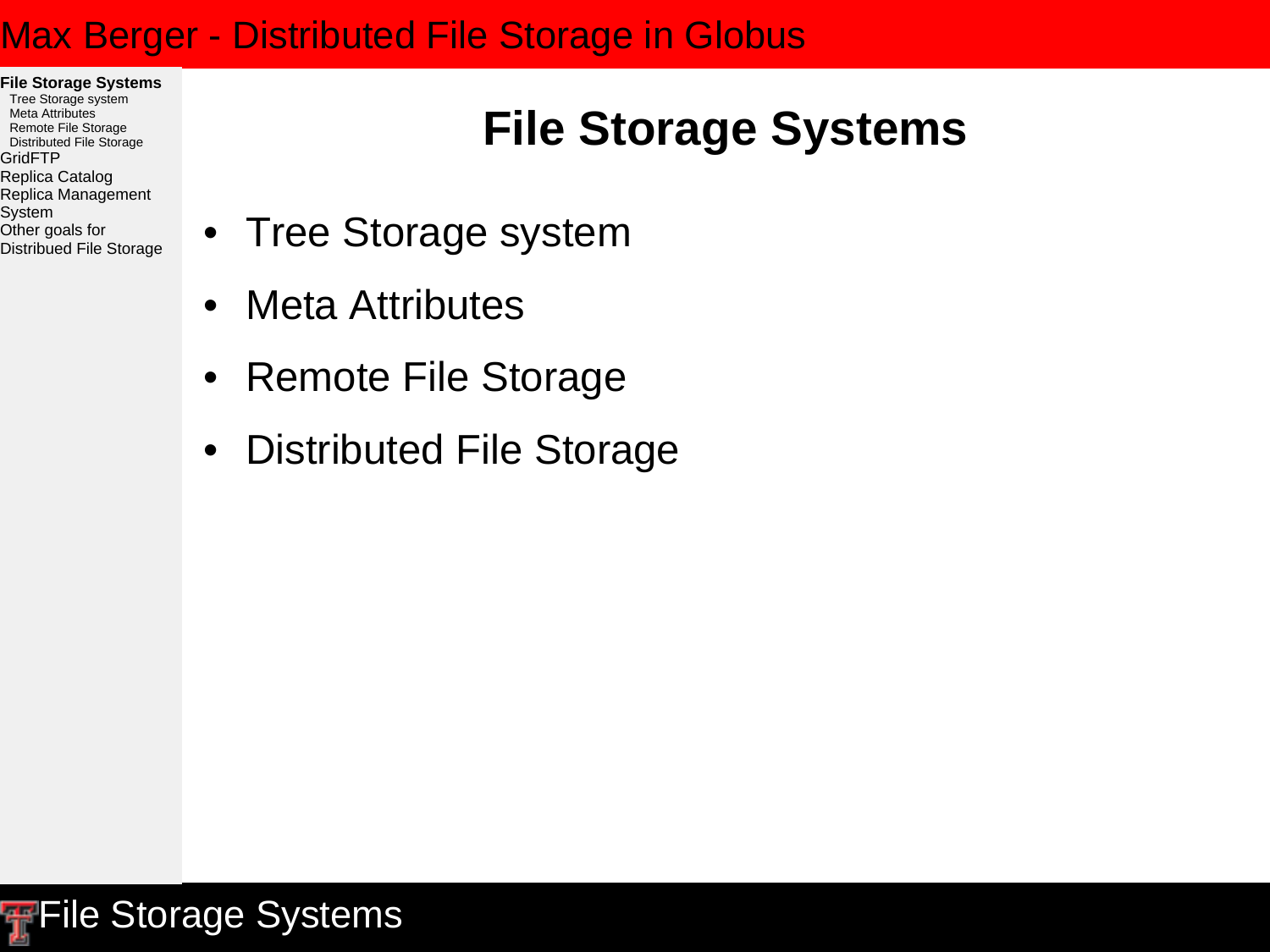

Other goals for Distribued File Storage

### **Tree Storage system**



A file system has excactly 1 root directory. Each directory has

- **Files**
- Directories

**FFile Storage Systems - Tree Storage system**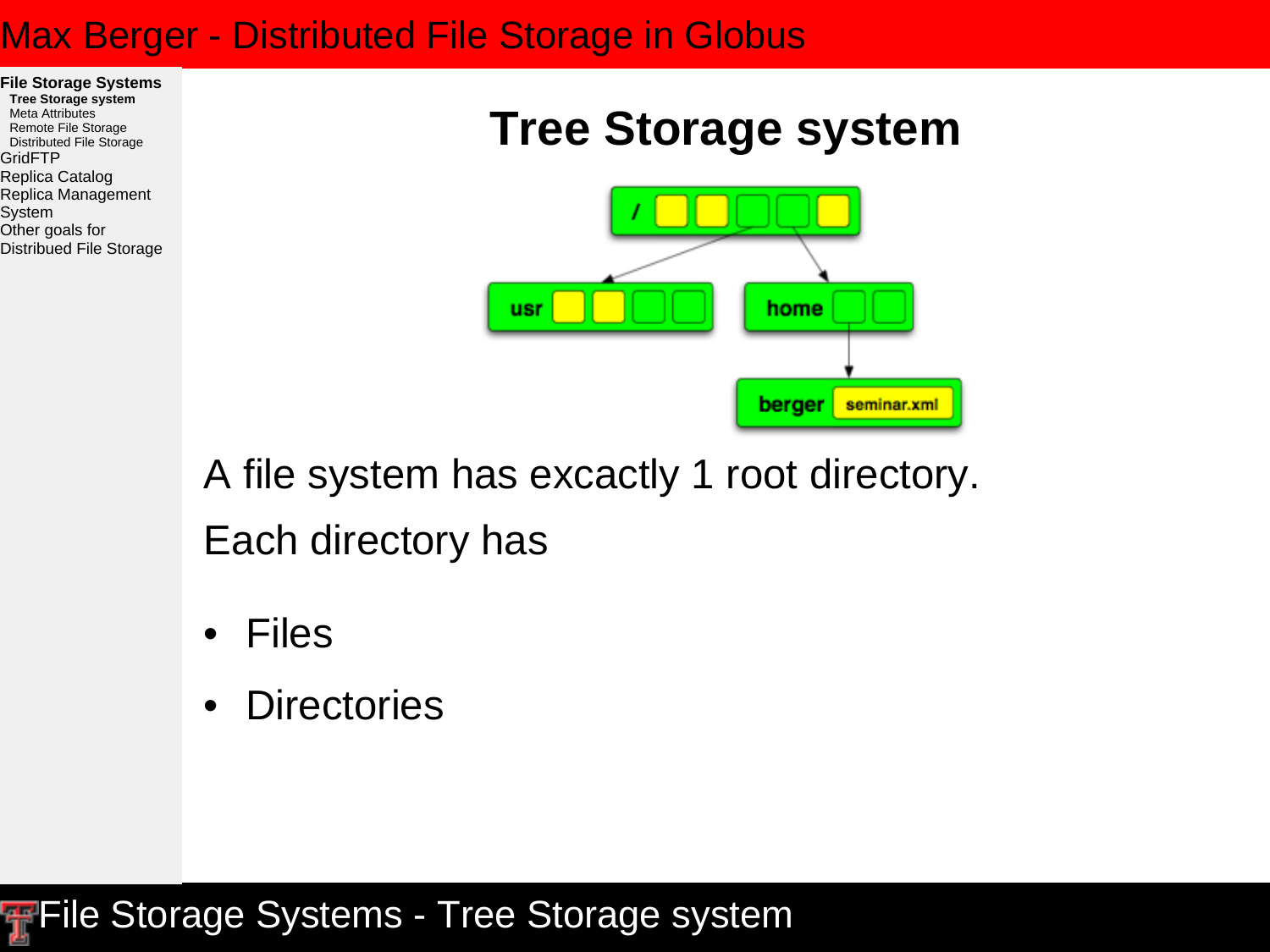- **File Storage Systems**
- Tree Storage system **Meta Attributes**
- Remote File Storage
- Distributed File Storage GridFTP
- 
- Replica Catalog
- Replica Management System
- Other goals for
- Distribued File Storage
- File name
- File size (speedup)
- File type, icon (HFS)
- Last modified date
- Last accessed date
- File creation date
- File owner
- File permissions

# **Meta Attributes**

**FFile Storage Systems - Meta Attributes**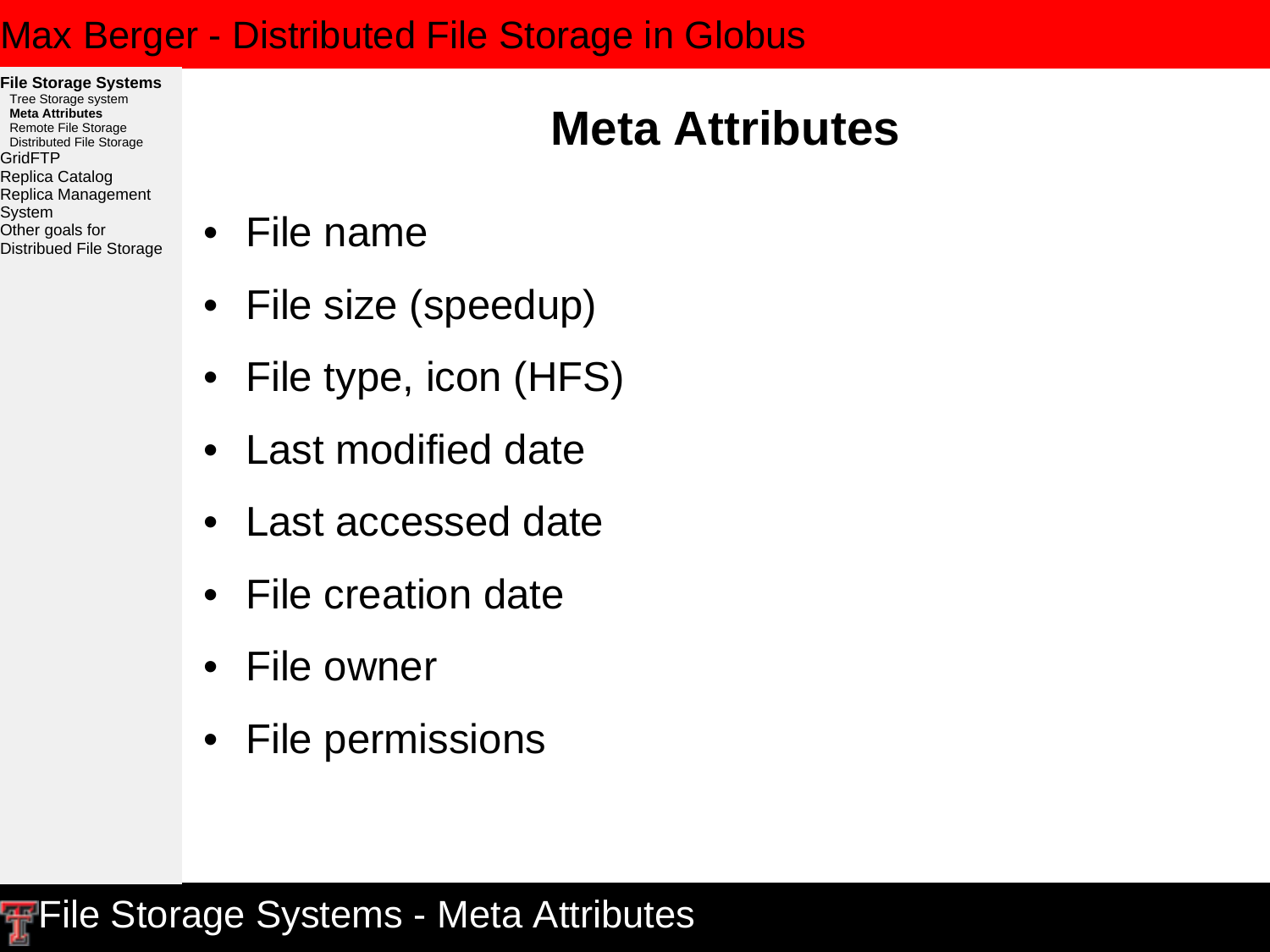- **File Storage Systems**
- Tree Storage system Meta Attributes
- **Remote File Storage**
- Distributed File Storage GridFTP
- Replica Catalog
- Replica Management
- System
- Other goals for
- Distribued File Storage

### **Remote File Storage**

- Files are not stored on the local machine, but on a remote machine
- Common Goal: Transparency for user and applications
- Usual implementation: Locator for file storage consisting of **host** and **sharename** (e.g. host:/dir in NFS, \\server\share in SMB), path relative to that locator.
- **Problem:** files cannot be moved to a different host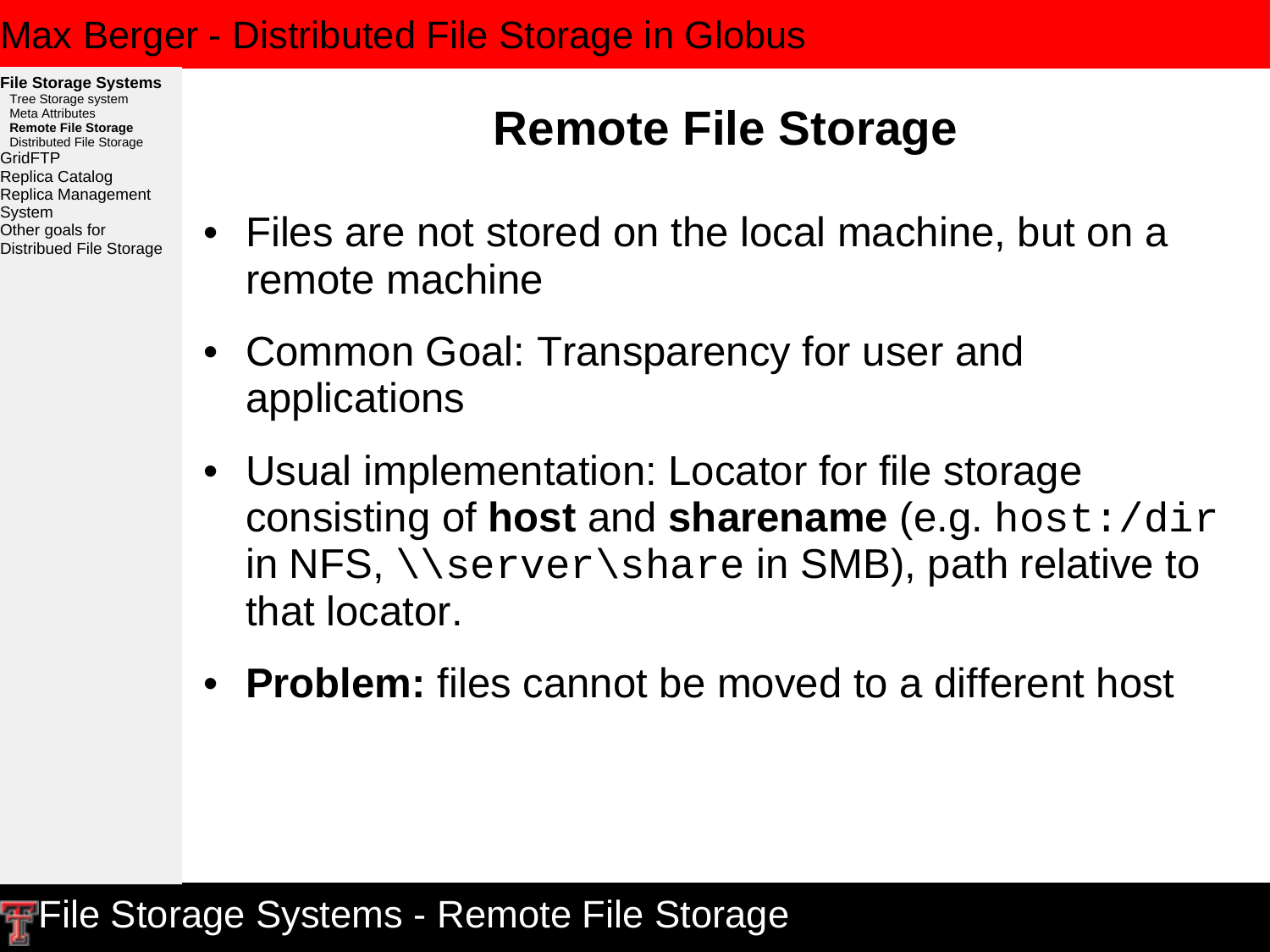- **File Storage Systems**
- Tree Storage system Meta Attributes
- Remote File Storage
- **Distributed File Storage**
- GridFTP
- Replica Catalog
- Replica Management
- System
- Other goals for
- Distribued File Storage

### **Distributed File Storage**

- Goal: Keep actual host out of file locator
- Solution: introduce **Realms** insted of single hosts.
- Locator now points to Realm, path relative to that locator
- Example AFS: Path /afs/cs.ttu.edu/home/berger
- Files can now be freely moved and replicated by the system administrator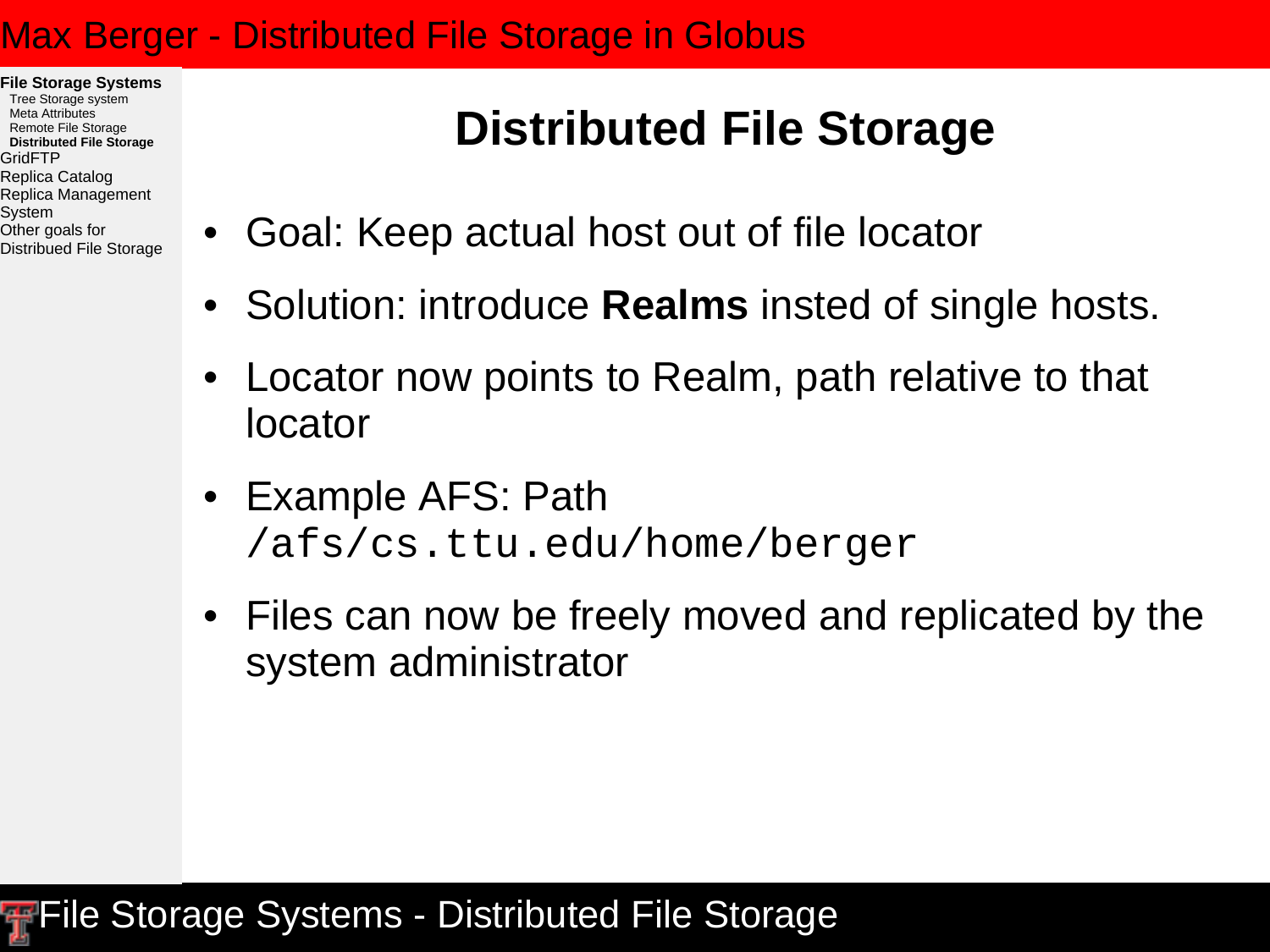#### File Storage Systems **GridFTP**

- Goals What is GridFTP?
- FTP
- Implementation
- GridFTP is not Conclusion
- Replica Catalog
- Replica Management
- System
- Other goals for
- Distribued File Storage

### **Goals**

- What is GridFTP?
- FTP
- Implementation
- GridFTP is not
- Conclusion



# **GridFTP**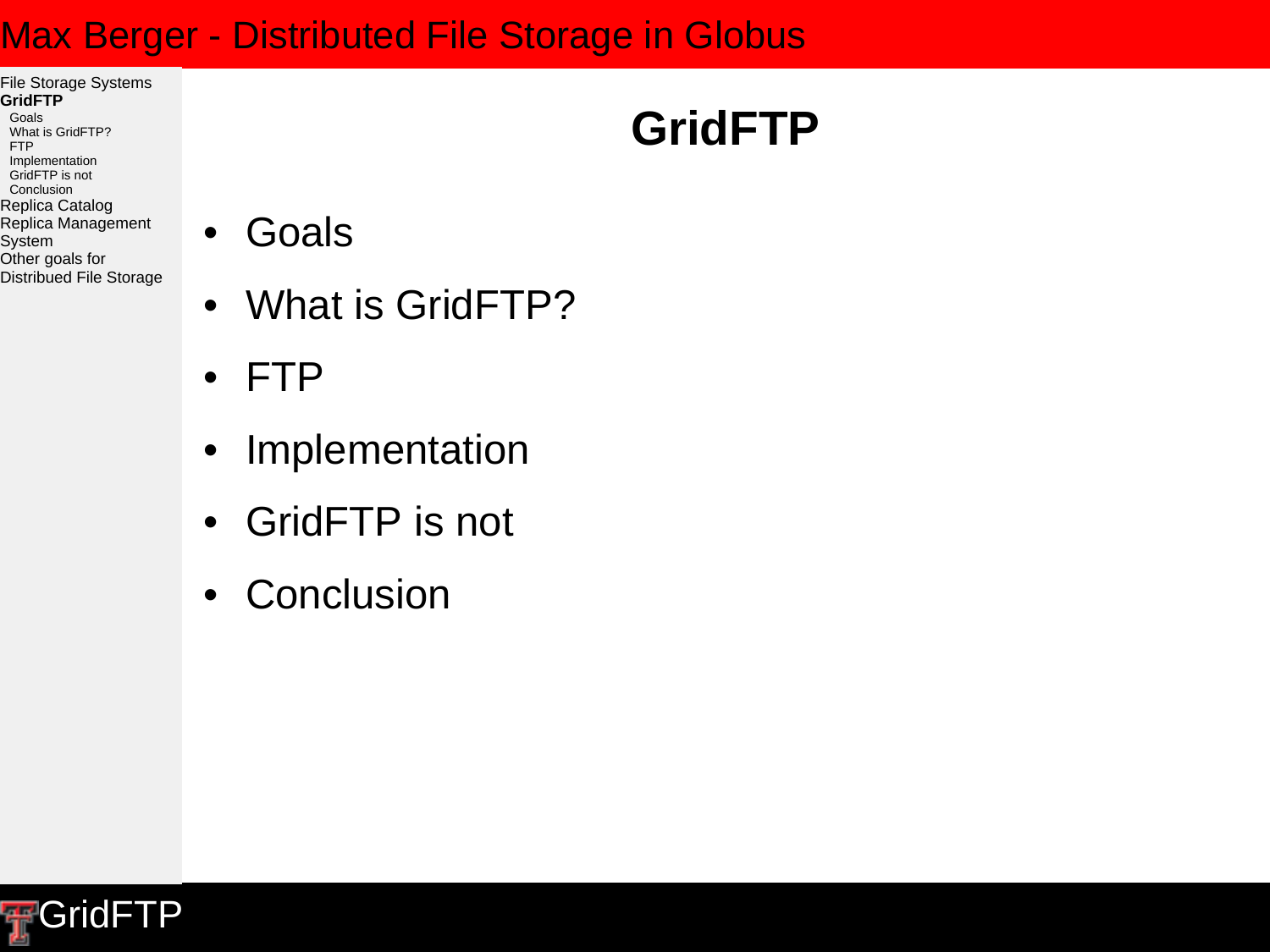File Storage Systems **GridFTP Goals**

- What is GridFTP? FTP
- Implementation
- GridFTP is not Conclusion
- Replica Catalog
- Replica Management
- System
- Other goals for
- Distribued File Storage

### **Goals**

- Grid Security Infrastructure and Kerberos support
	- Third-party control of data transfer
- Parallel data transfer
- Striped data transfer
- Support for reliable and restartable data transfer
- Partial file transfer
- Manual control of TCP buffer size
- Integrated Instumentation

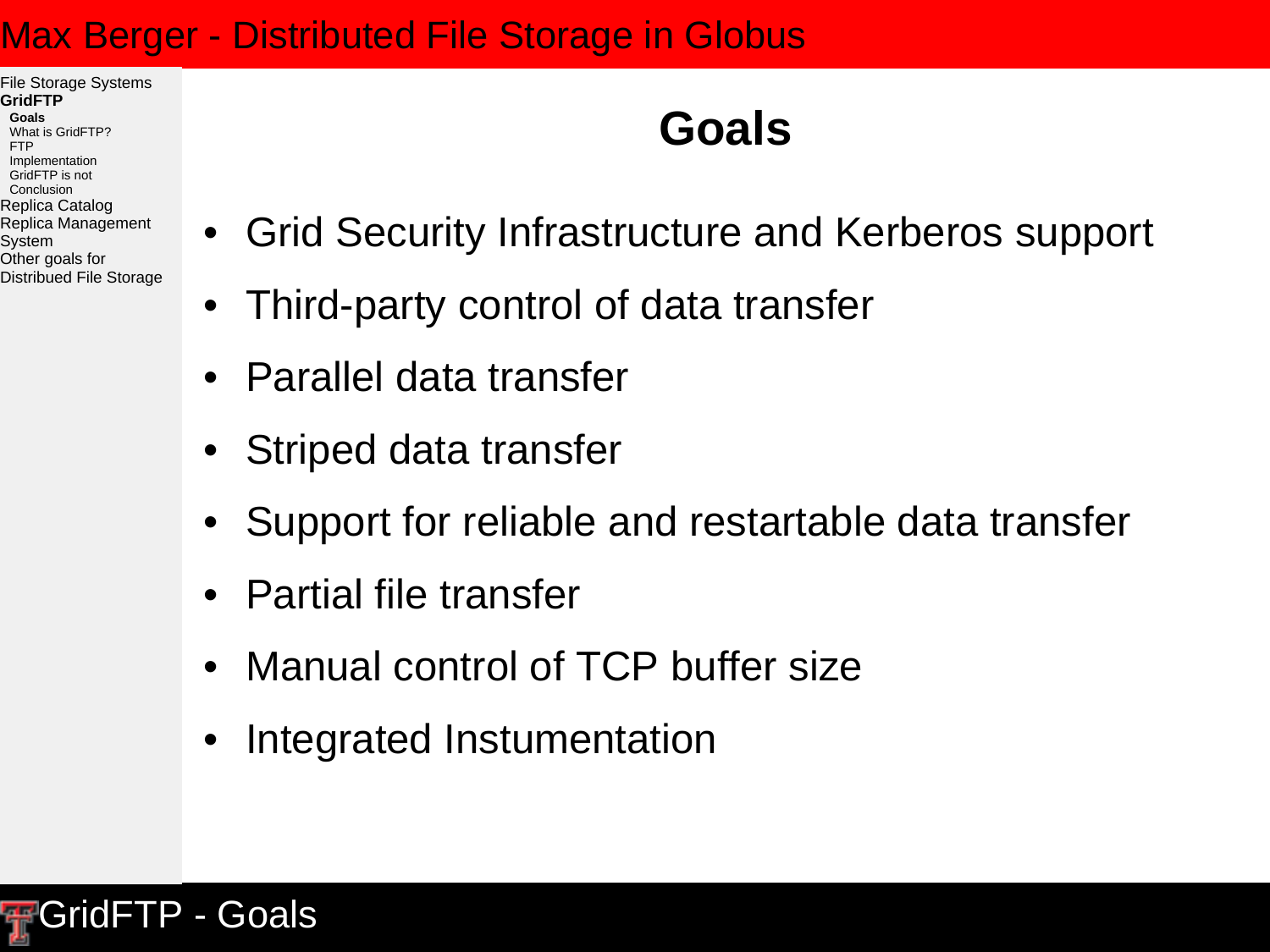- File Storage Systems **GridFTP** Goals **What is GridFTP?** FTP
- Implementation
- GridFTP is not
- Conclusion Replica Catalog
- Replica Management
- System
- Other goals for
- Distribued File Storage

# **What is GridFTP?**

- GridFTP is a **Protocol**
- Based on FTP (RFC 959)
- FTP Security extensions (RTC 2228)
- Feature negotiation mechanism for the File Transfer Protocol (RFC 2389)
- FTP Extensions (draft-ietf-ftpext-mlst-14)

### **GridFTP is mainly the FTP protocol with a few extensions**

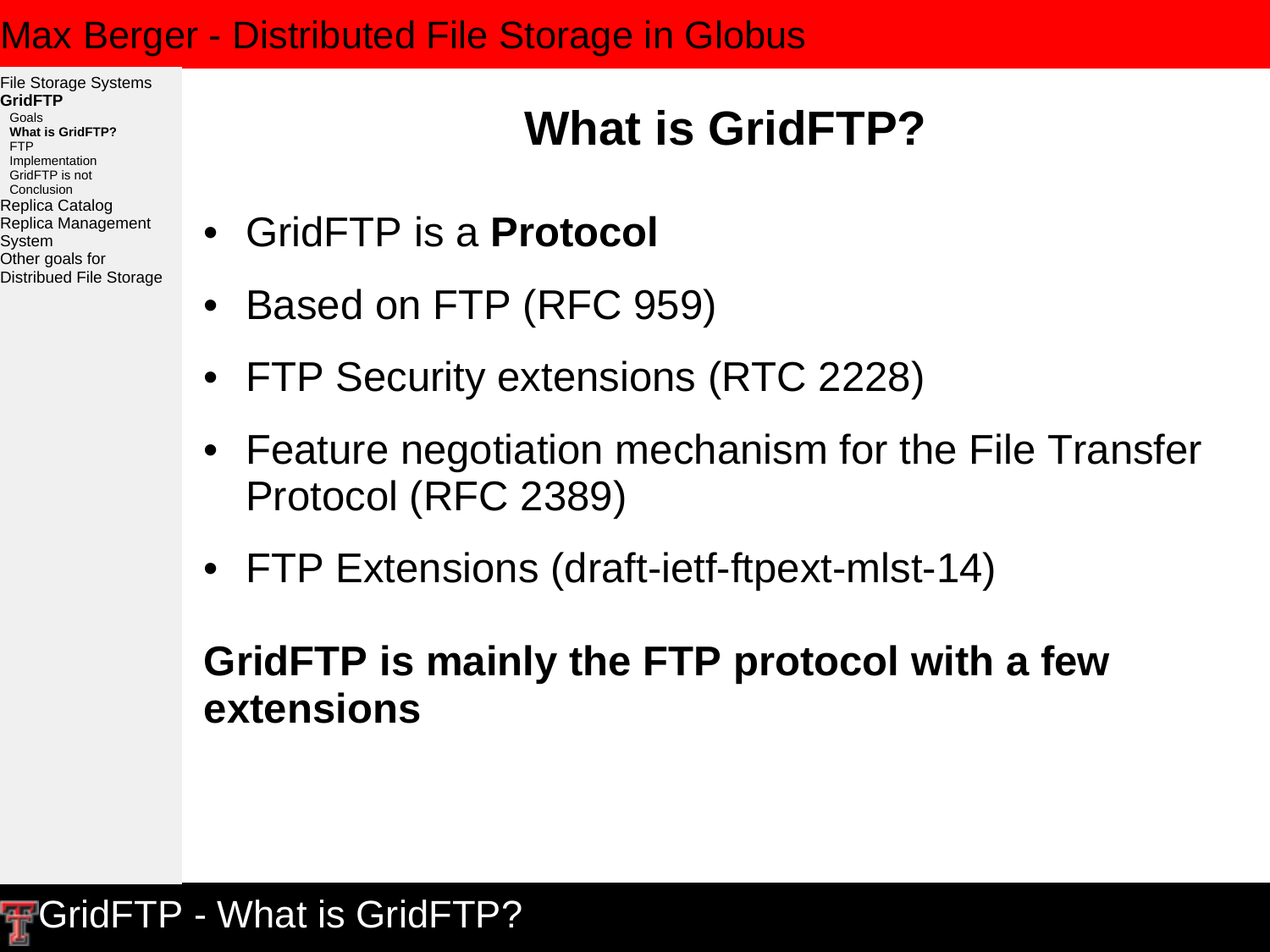#### File Storage Systems **GridFTP** Goals

- What is GridFTP?
- **FTP** Implementation
- GridFTP is not
- Conclusion
- Replica Catalog
- Replica Management System
- Other goals for
- Distribued File Storage

## **FTP**

- Uses TCP
- Separate Data and Control Streams
- Active Mode: Sends Data
- Passive Mode: Receives Data
- Advantage: Third-Party controlled transfers
- Disadvantage: Not Proxy-able

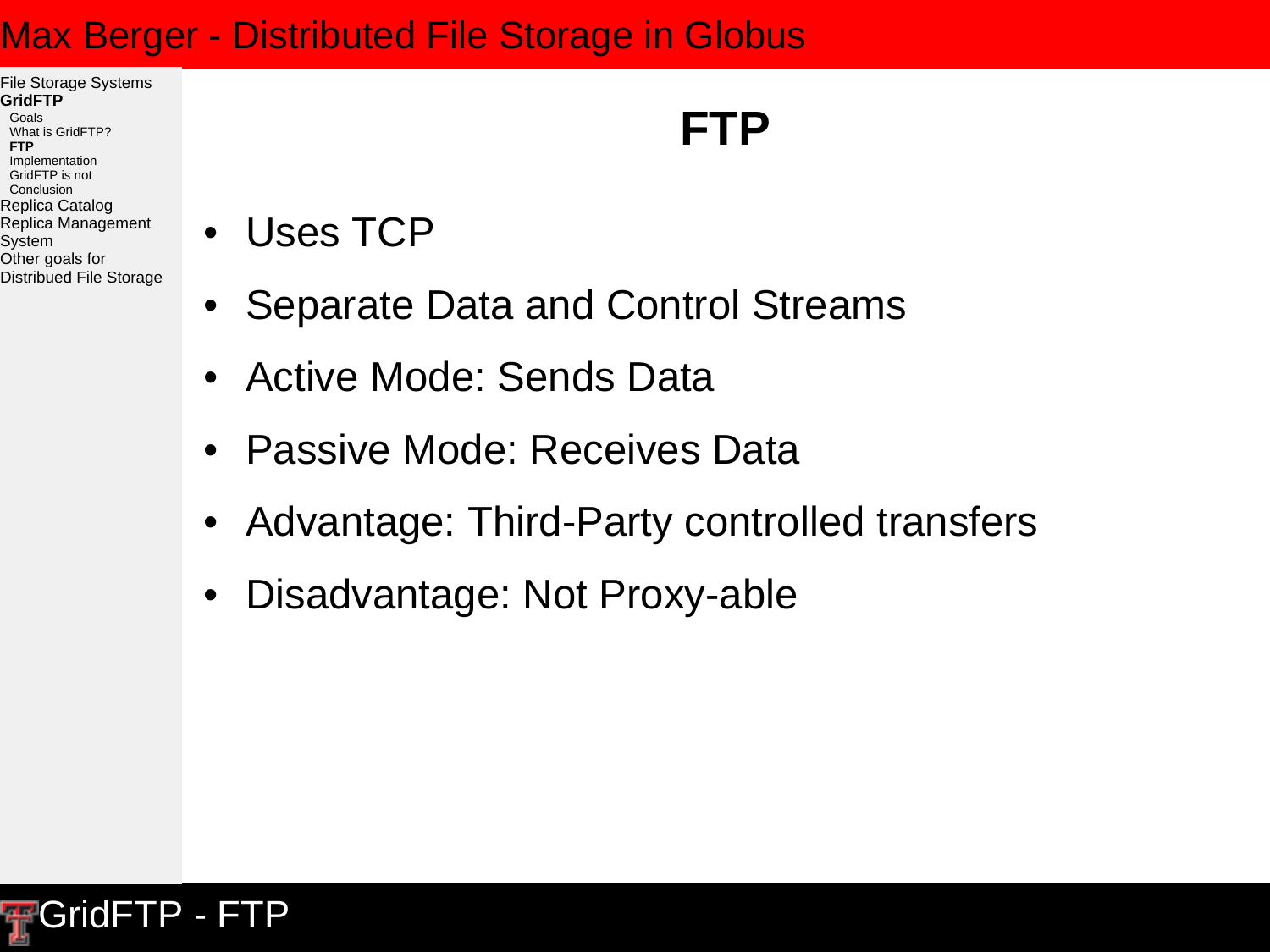File Storage Systems **GridFTP**

- Goals What is GridFTP?
- FTP
- **Implementation** GridFTP is not
- Conclusion
- Replica Catalog
- Replica Management
- System
- Other goals for Distribued File Storage

### **Implementation**

First Generation (regular ftp tools with gsi extensions)

- 1.1.3 GridFTP Server: gsi-wuftpd
	- 1.1.3 GridFTP Client: gsi-ncftp

Second Generation:

- GT2GridFTP Server: based on wuftpd
- globus-url-copy: client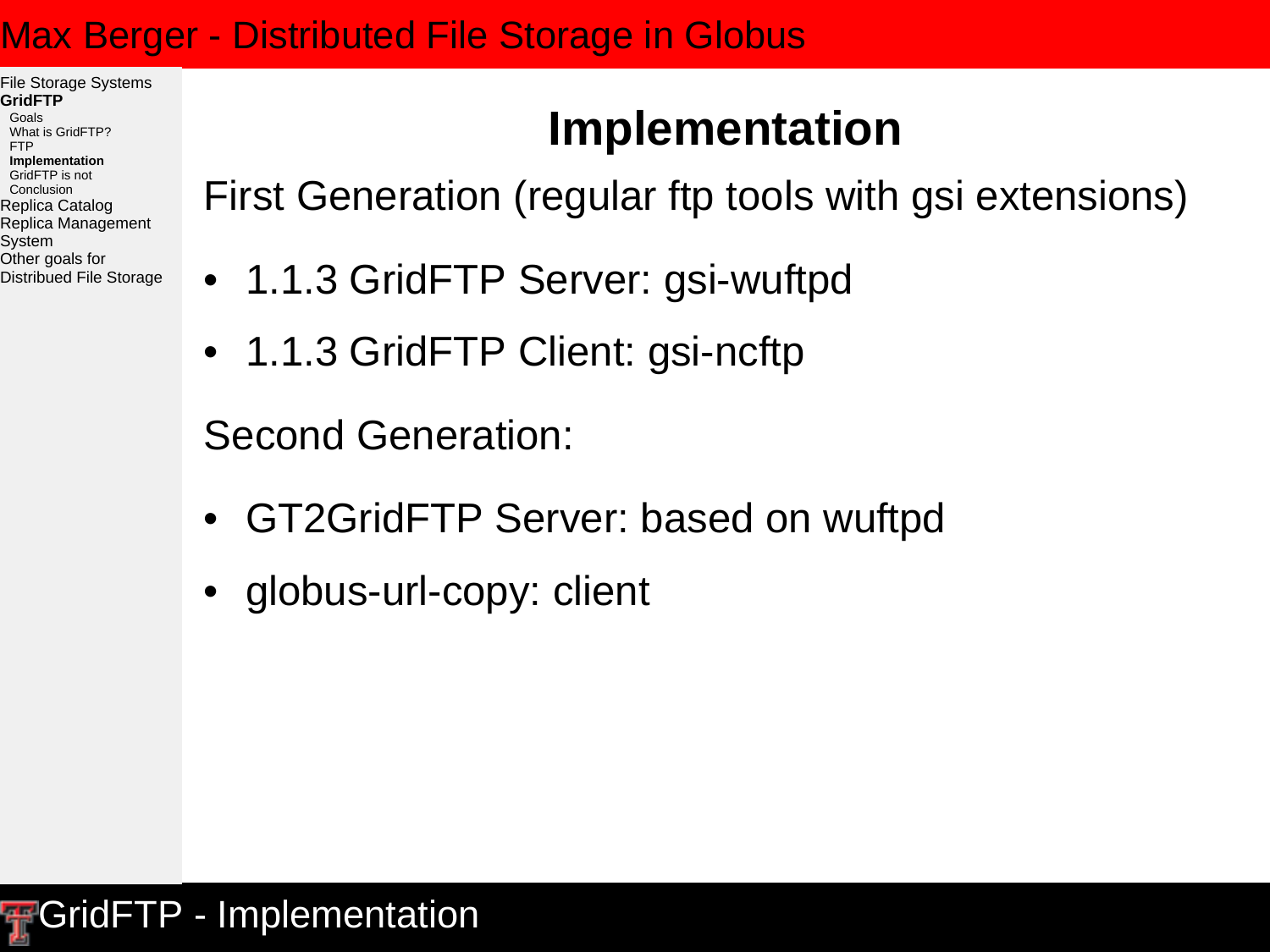File Storage Systems **GridFTP** Goals

- What is GridFTP?
- FTP
- Implementation
- **GridFTP is not** Conclusion
- Replica Catalog
- Replica Management
- System
- Other goals for
- Distribued File Storage

# **GridFTP is not**

- an implementation, it is a protocol
- concerned with data replication, just transfer
- data secure, just login secure
- proxy-safe
- a distributed file storage

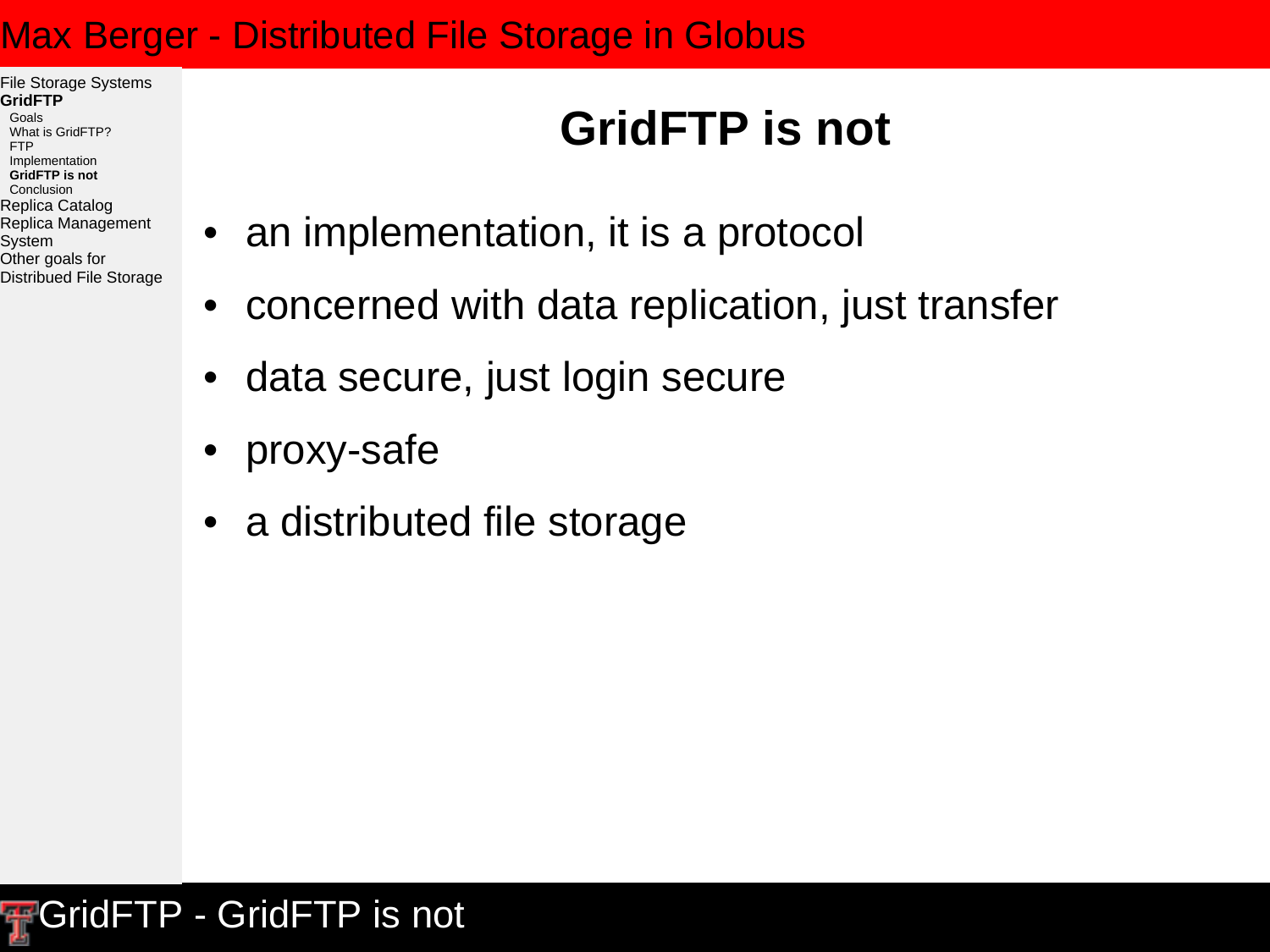- File Storage Systems **GridFTP**
- Goals What is GridFTP?
- FTP
- Implementation GridFTP is not
- **Conclusion**
- Replica Catalog
- Replica Management
- System
- Other goals for Distribued File Storage

### **Conclusion**

• high-speed transfer

- a local network
- massive amounts of data

Bad for:

good for:

- confidential data
- proxied environments

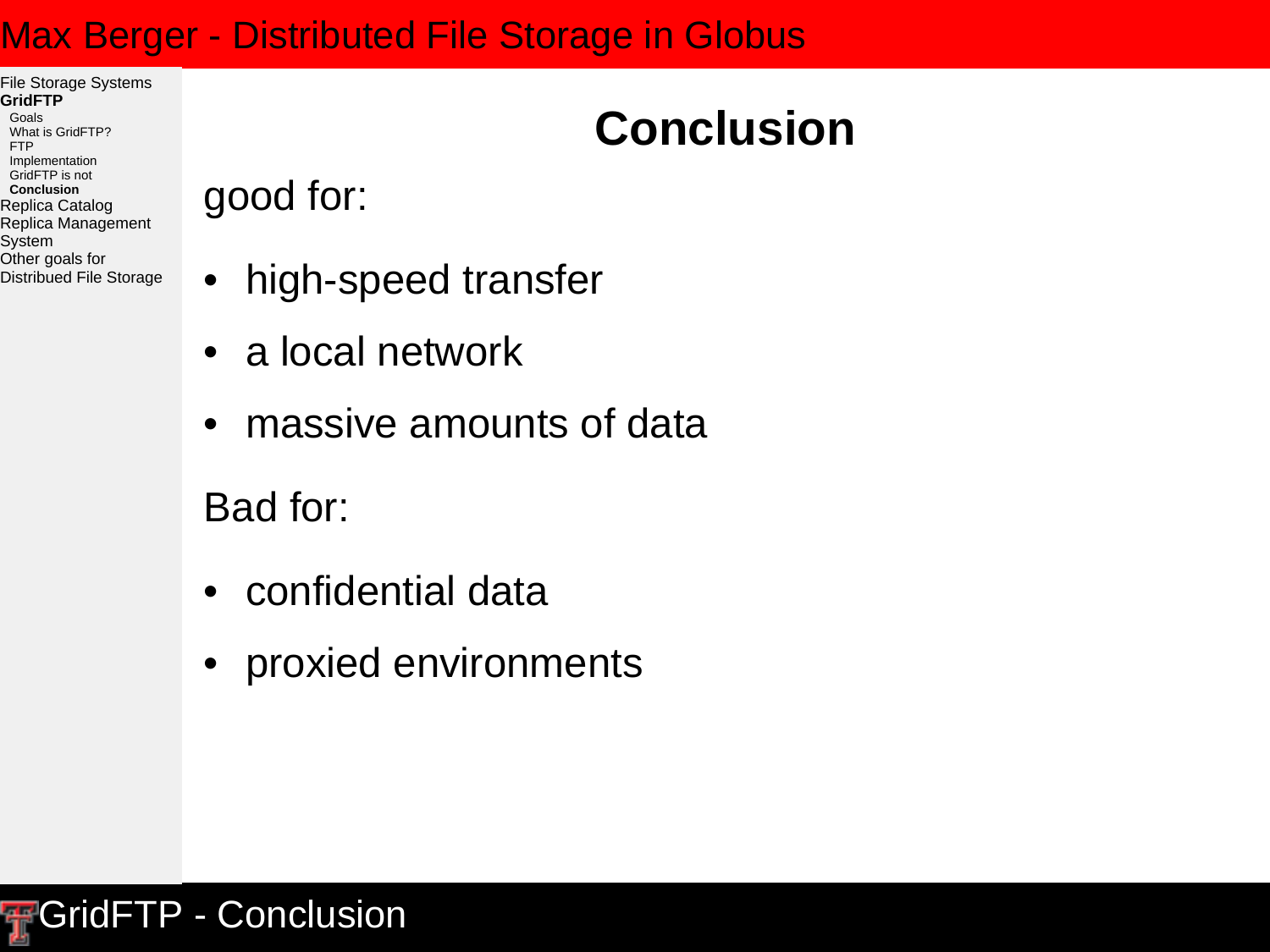- File Storage Systems GridFTP **Replica Catalog** Goals Terminology
- Implementation
- Usage
- **Shortcomings** Conclusion
- Replica Management
- System
- Other goals for
- Distribued File Storage

### **Goals**

- Terminology
- Implementation
- Usage
- Shortcomings
- Conclusion



# **Replica Catalog**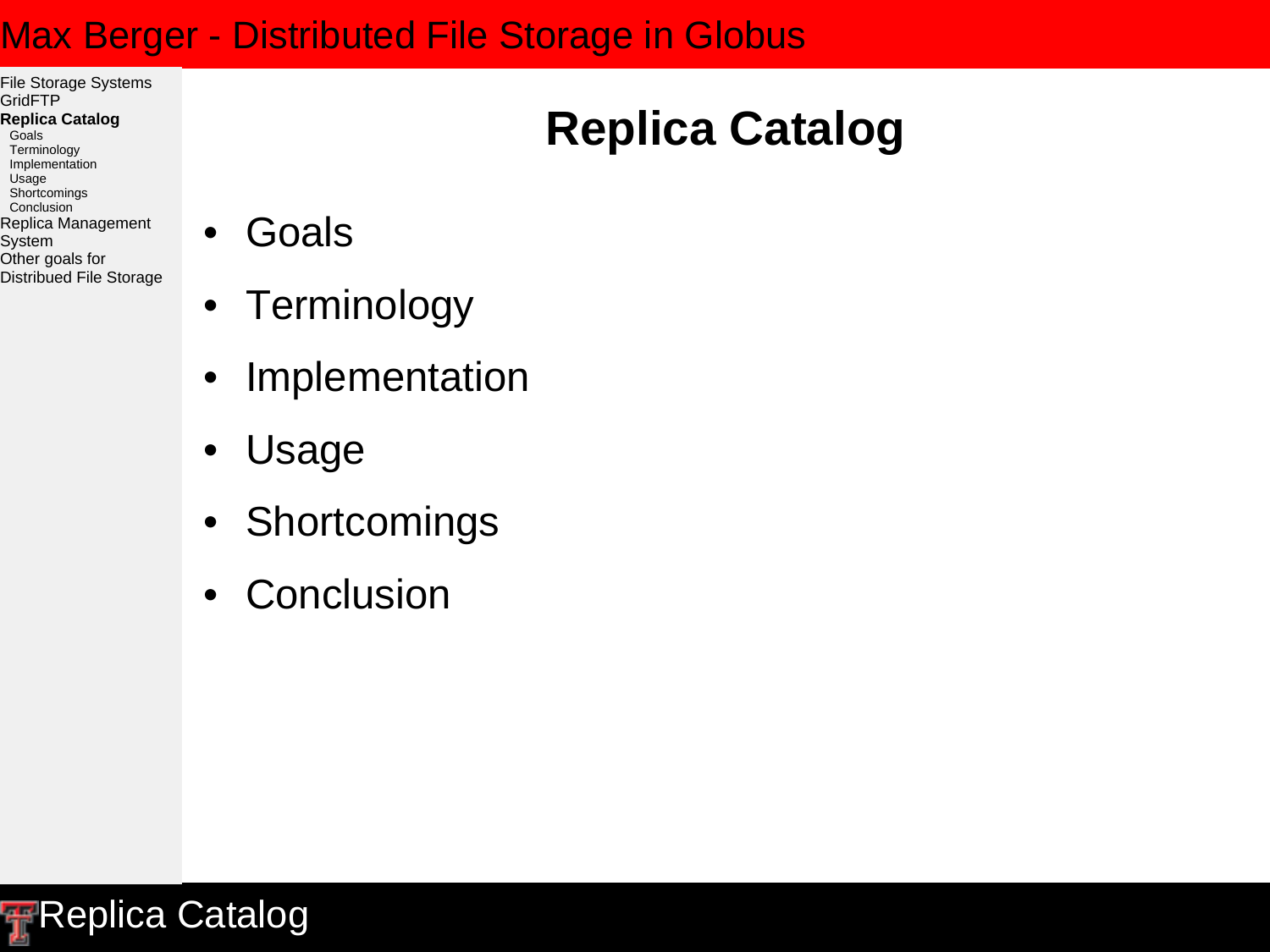File Storage Systems **GridFTP Replica Catalog Goals** Terminology Implementation Usage **Shortcomings Conclusion** Replica Management System

Distribued File Storage

Other goals for

### **Goals**

- Remove physical host from file descriptor
- Support replicated data
- Support striped data
- Provide Meta-data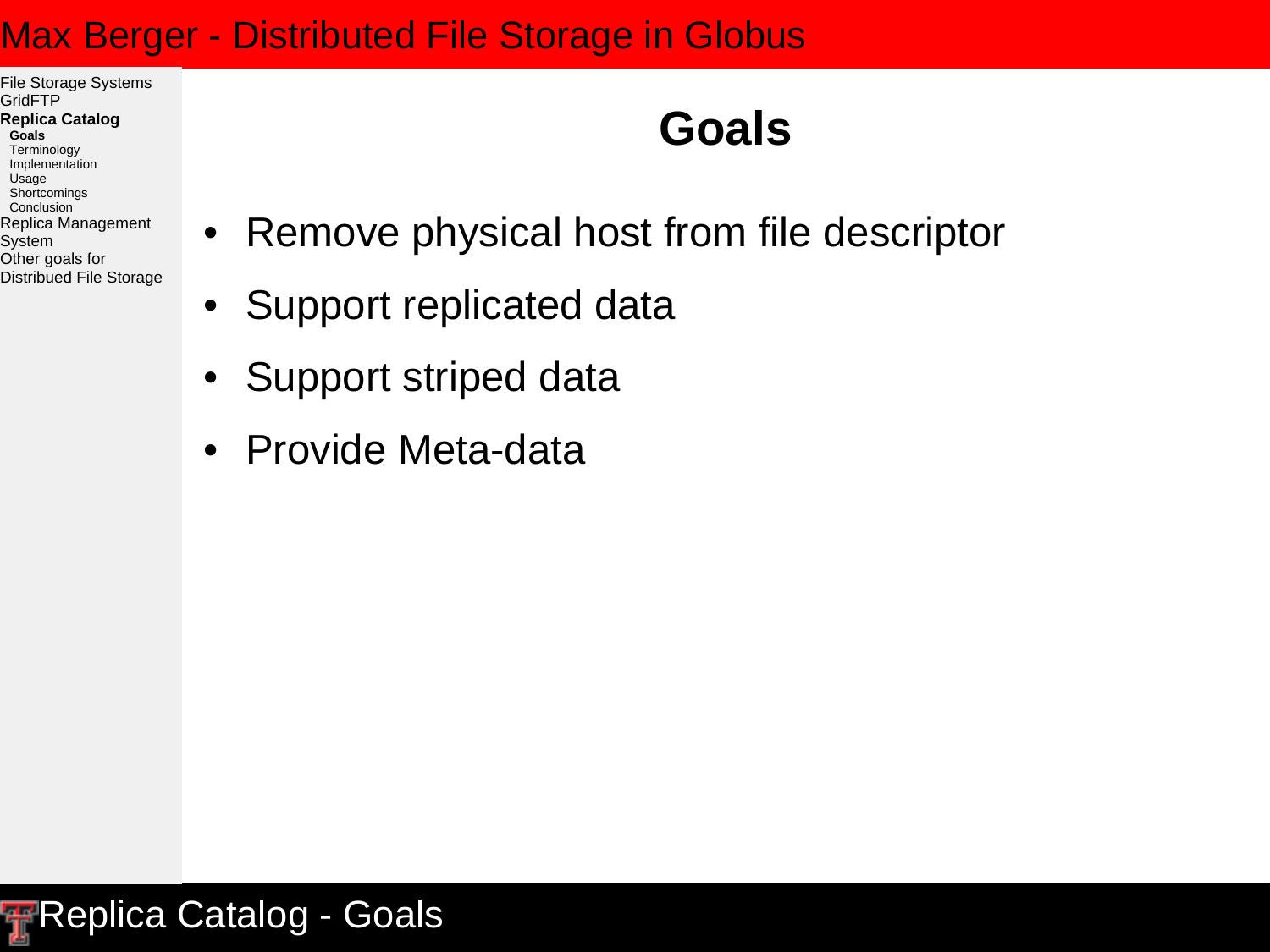File Storage Systems GridFTP **Replica Catalog** Goals **Terminology** Implementation Usage **Shortcomings Conclusion** Replica Management

#### System

Other goals for Distribued File Storage

# **Terminology**

- Collection: Set of items
- Location: Maps between logical item name and physical location
- Logical File Entry: Meta Attributes for item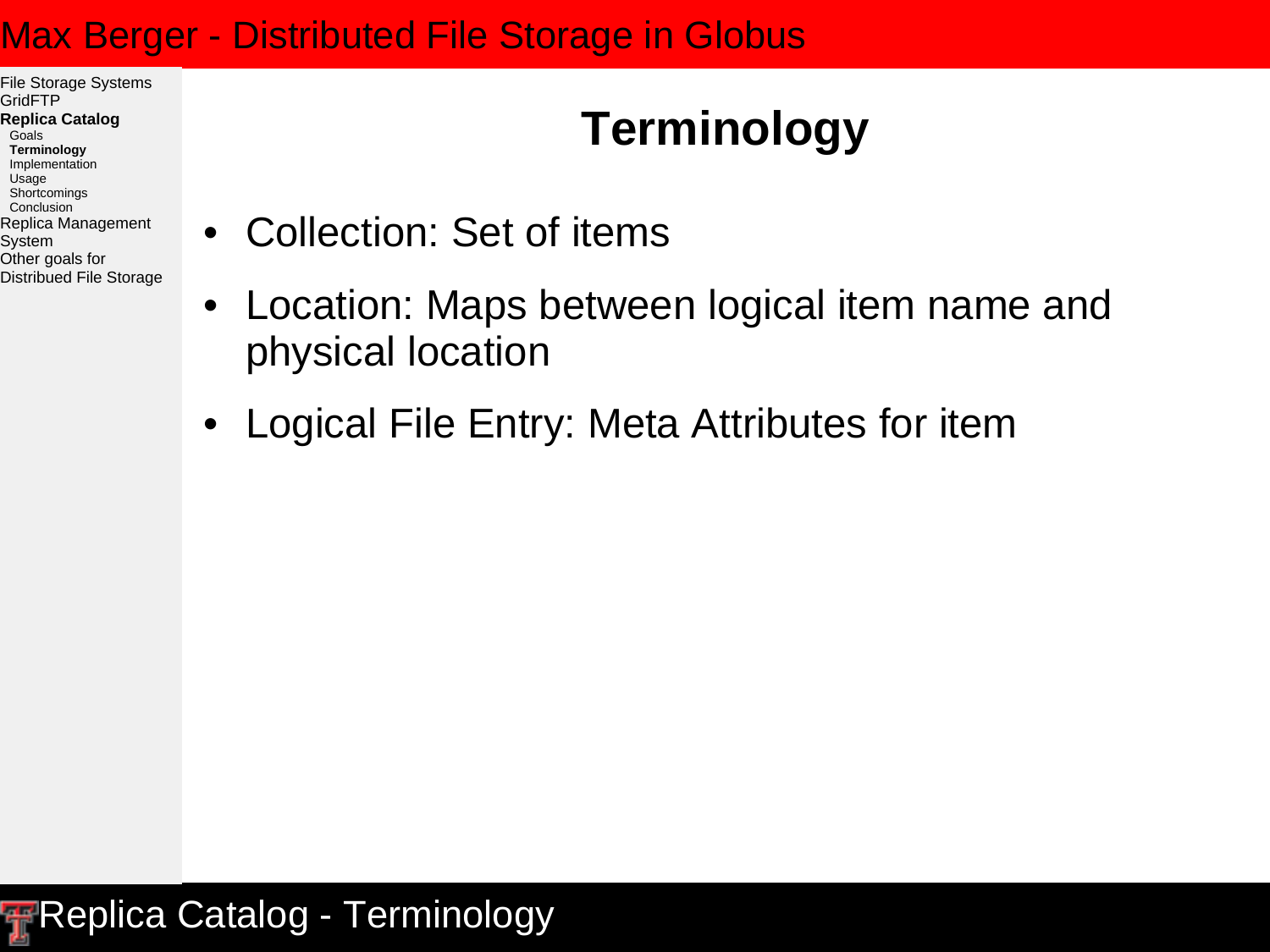File Storage Systems **GridFTP Replica Catalog** Goals Terminology **Implementation** Usage **Shortcomings** Conclusion Replica Management System Other goals for

Distribued File Storage

### **Implementation**

- Uses LDAP as database
- Could be any backend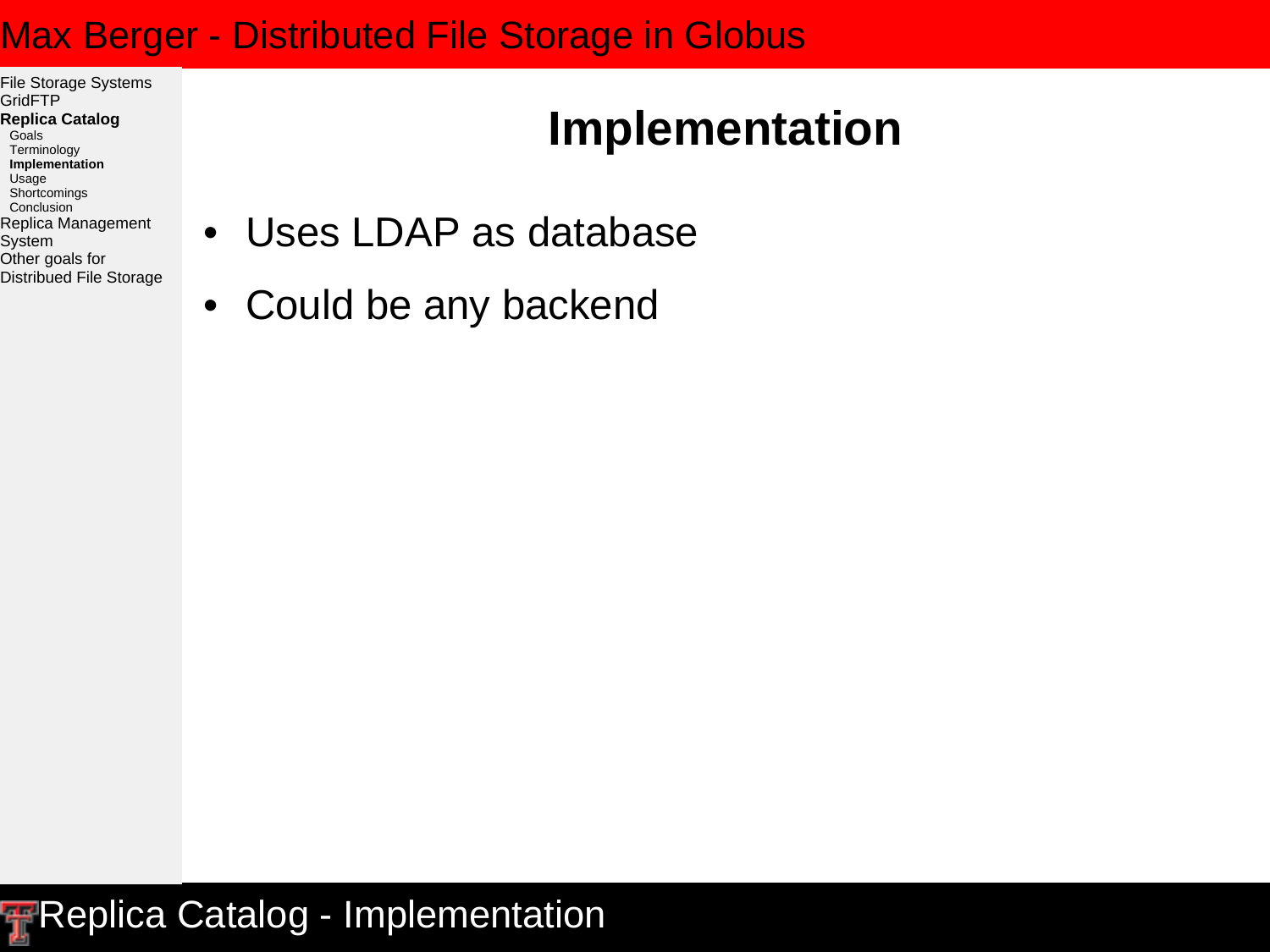File Storage Systems **GridFTP Replica Catalog** Goals Terminology Implementation **Usage**

- **Shortcomings** Conclusion
- Replica Management
- System
- Other goals for
- Distribued File Storage

### **Usage**

- Standalone-tool for
- registering collections / adding files
- searching for files
- delete collections / files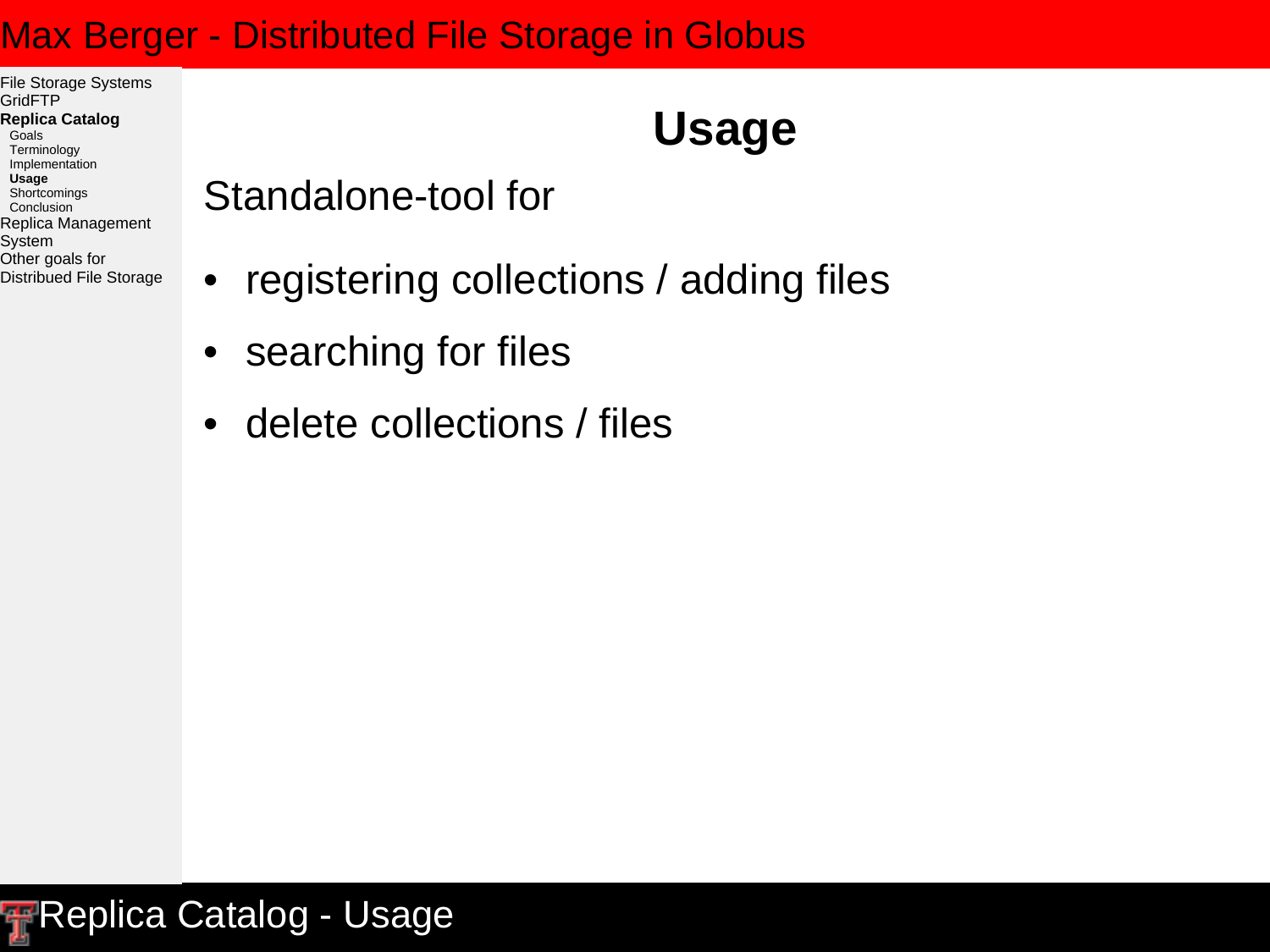File Storage Systems GridFTP **Replica Catalog** Goals Terminology Implementation Usage **Shortcomings** Conclusion Replica Management System Other goals for

Distribued File Storage

### **Shortcomings**

- No automatic replication of data (yet)
- Metadata in single database
- Collections is nice, but tree is better
- Path to database has to be known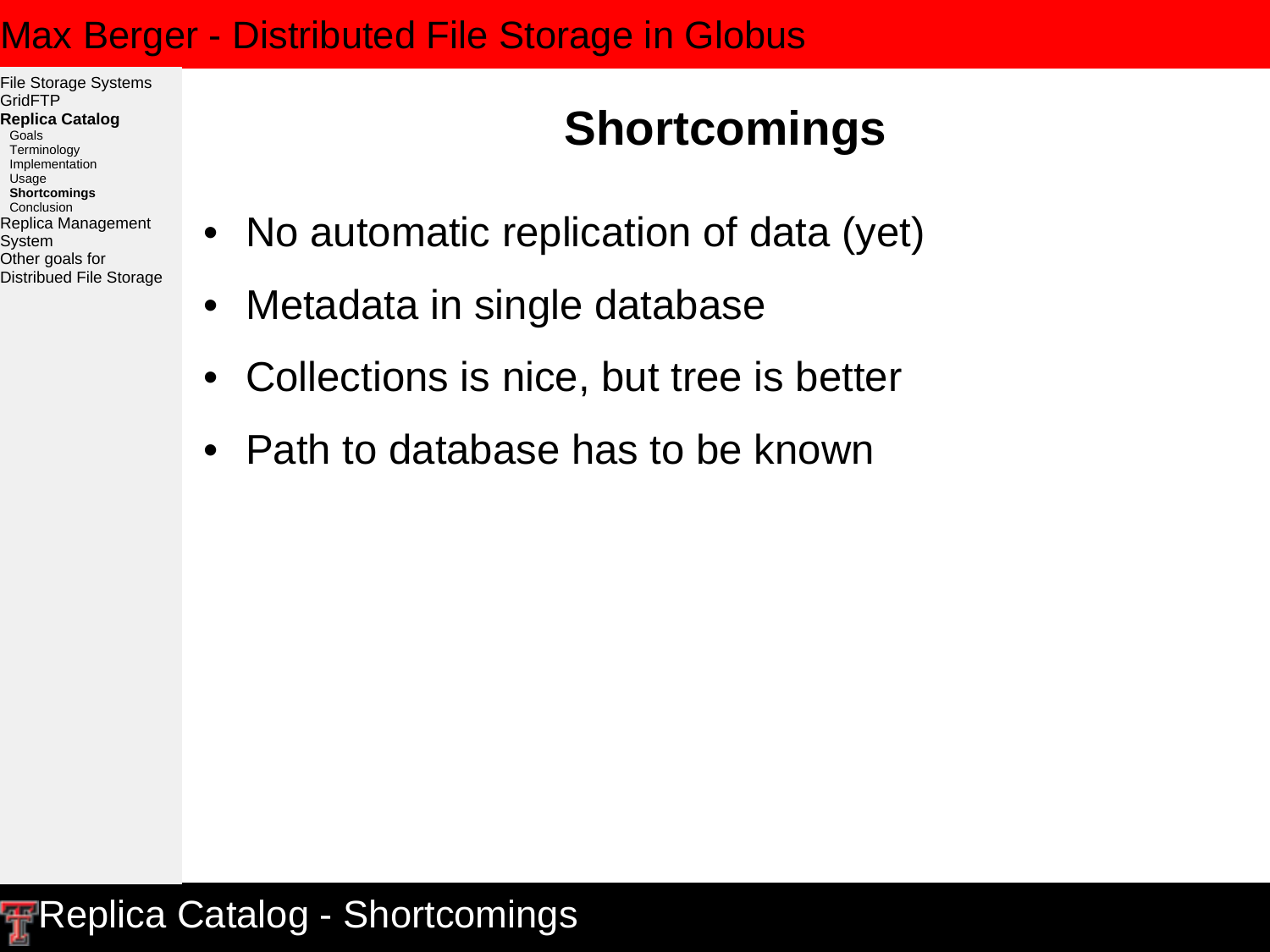File Storage Systems GridFTP **Replica Catalog** Goals Terminology Implementation Usage **Shortcomings Conclusion** Replica Management

#### System Other goals for

Distribued File Storage

### **Conclusion**

- Step towards distributed storage
- Good for large amount of data
- in few collections
- No support for modifying files
- Good for read-only, bad for read-write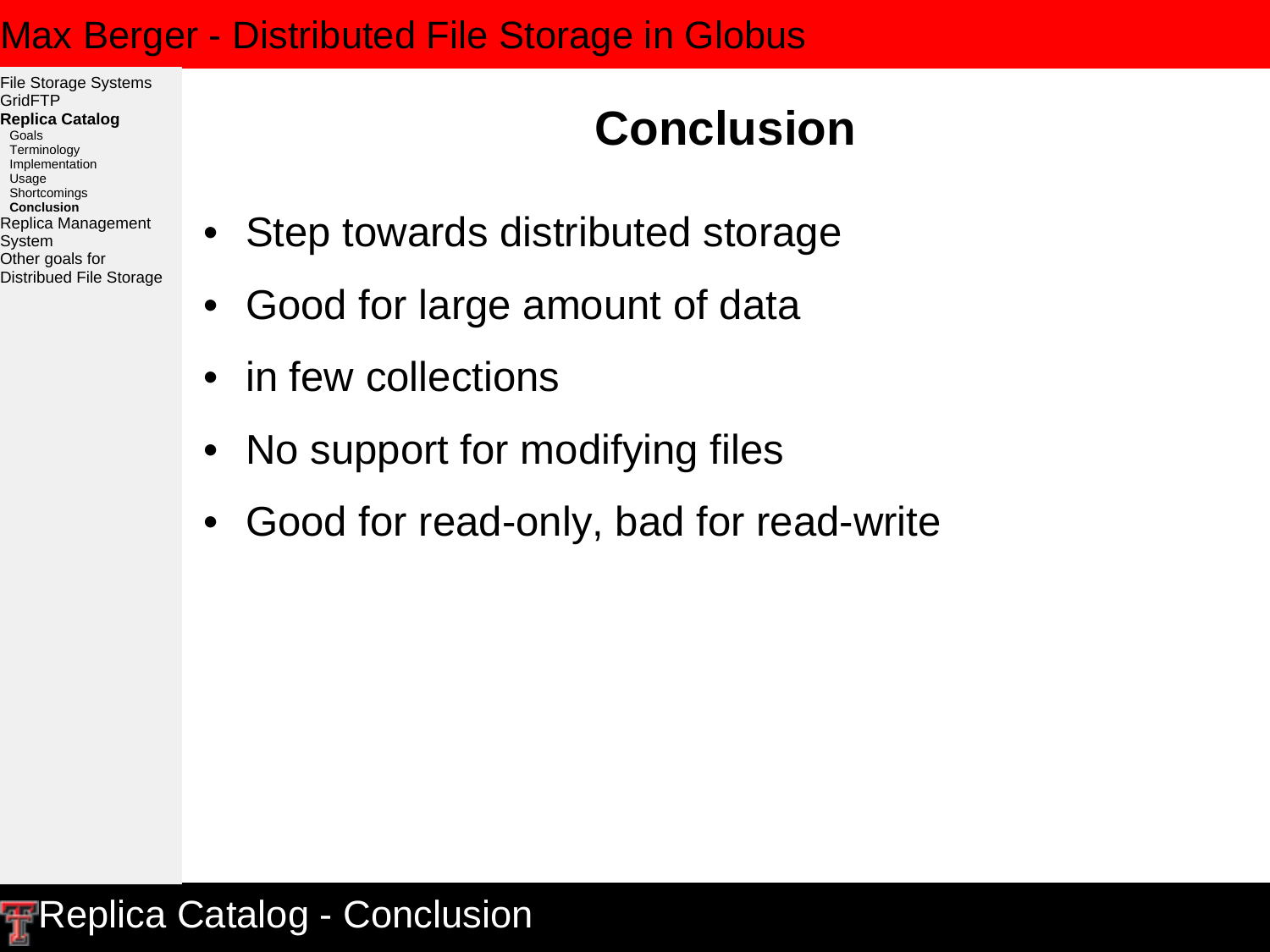File Storage Systems GridFTP Replica Catalog **Replica Management System** Goals Terms Types of Consistency Raptor Metadata in Raptor **Optor Conclusion** 

Distribued File Storage

Other goals for

- **Goals**
- Terms
- Types of Consistency
- Raptor
- Metadata in Raptor
- Optor
- Conclusion

**Replica Management System** 

## **Replica Management System**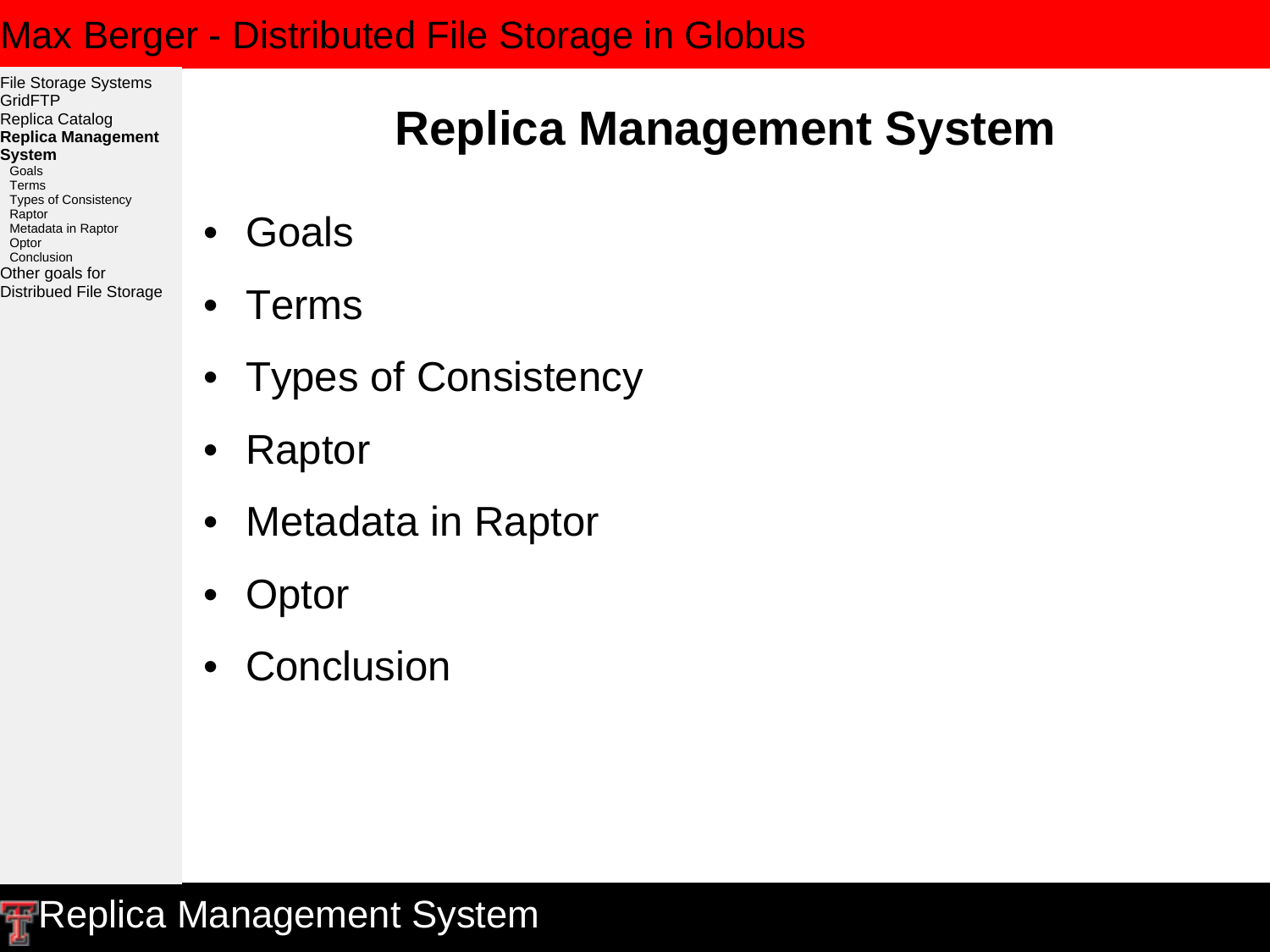File Storage Systems GridFTP Replica Catalog **Replica Management System Goals** Terms Types of Consistency Raptor Metadata in Raptor **Optor Conclusion** Other goals for

Distribued File Storage

### **Goals**

Combine GridFTP and Replica Catalog into one single system

- Transparent for the user / programmer
- Can do replica management
- Can be otimized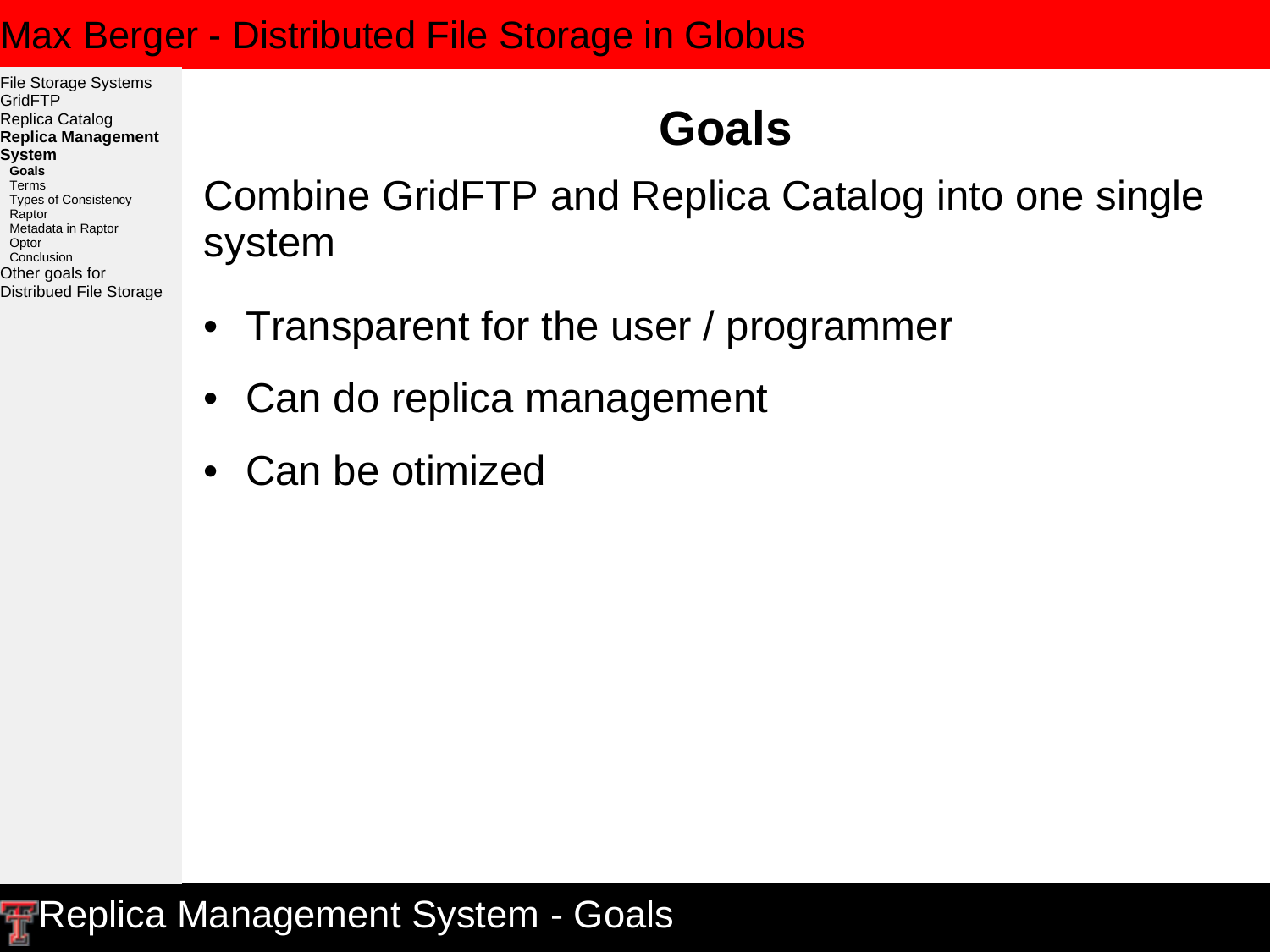- File Storage Systems **GridFTP** Replica Catalog **Replica Management System** Goals **Terms** Types of Consistency Raptor Metadata in Raptor **Optor Conclusion** Other goals for Distribued File Storage
- Replica
- **Master Copy**
- Secondary Copy
- Consistency
- Filenames: Logical (LFN), Site (SFN)

### **Replica Management System - Terms**

### **Terms**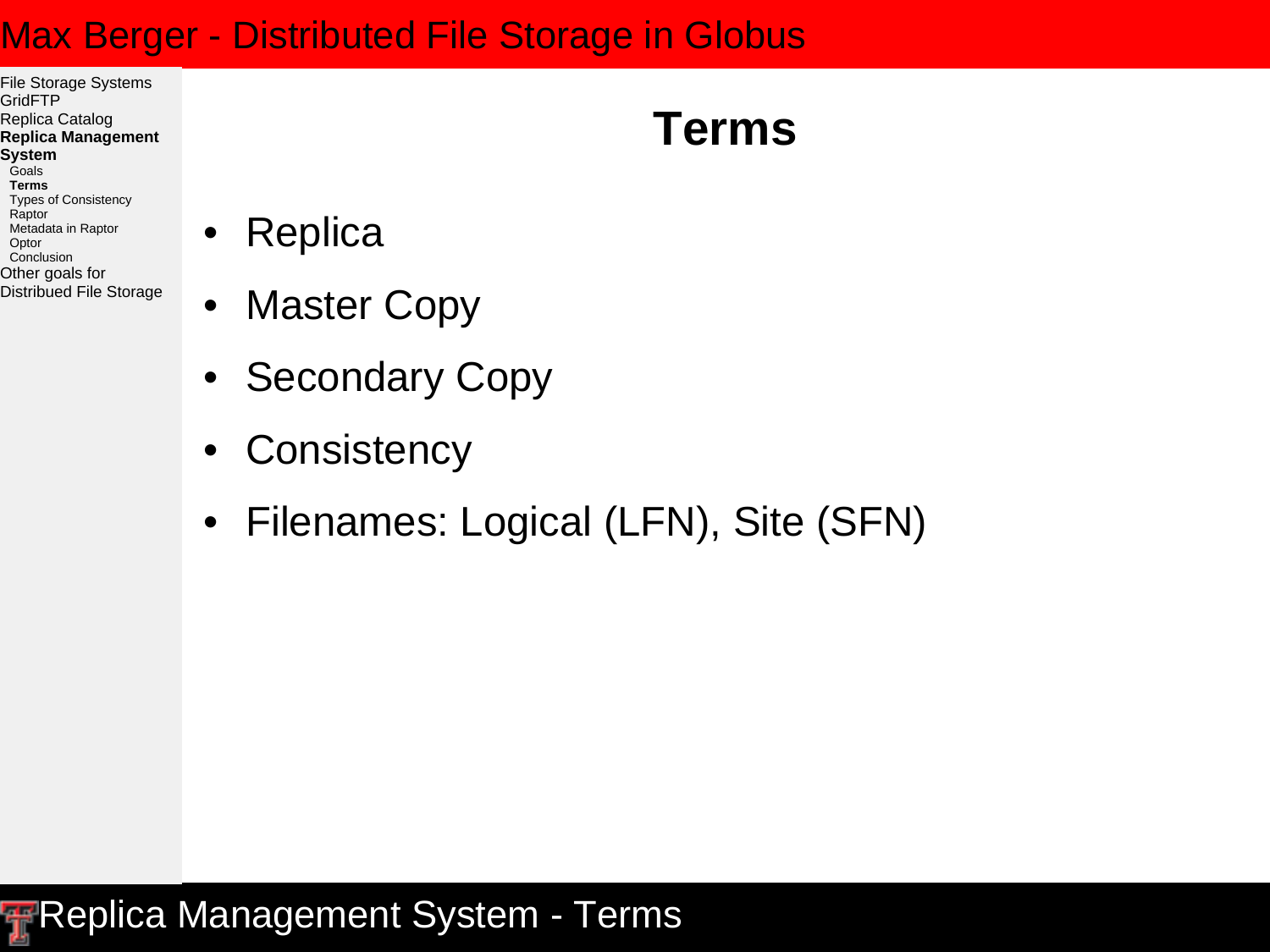File Storage Systems **GridFTP** Replica Catalog **Replica Management System** Goals Terms **Types of Consistency** Raptor Metadata in Raptor **Optor Conclusion** Other goals for

Distribued File Storage

### **Types of Consistency**

- Read-Only replicas
- Read/Write replicas
- Versioning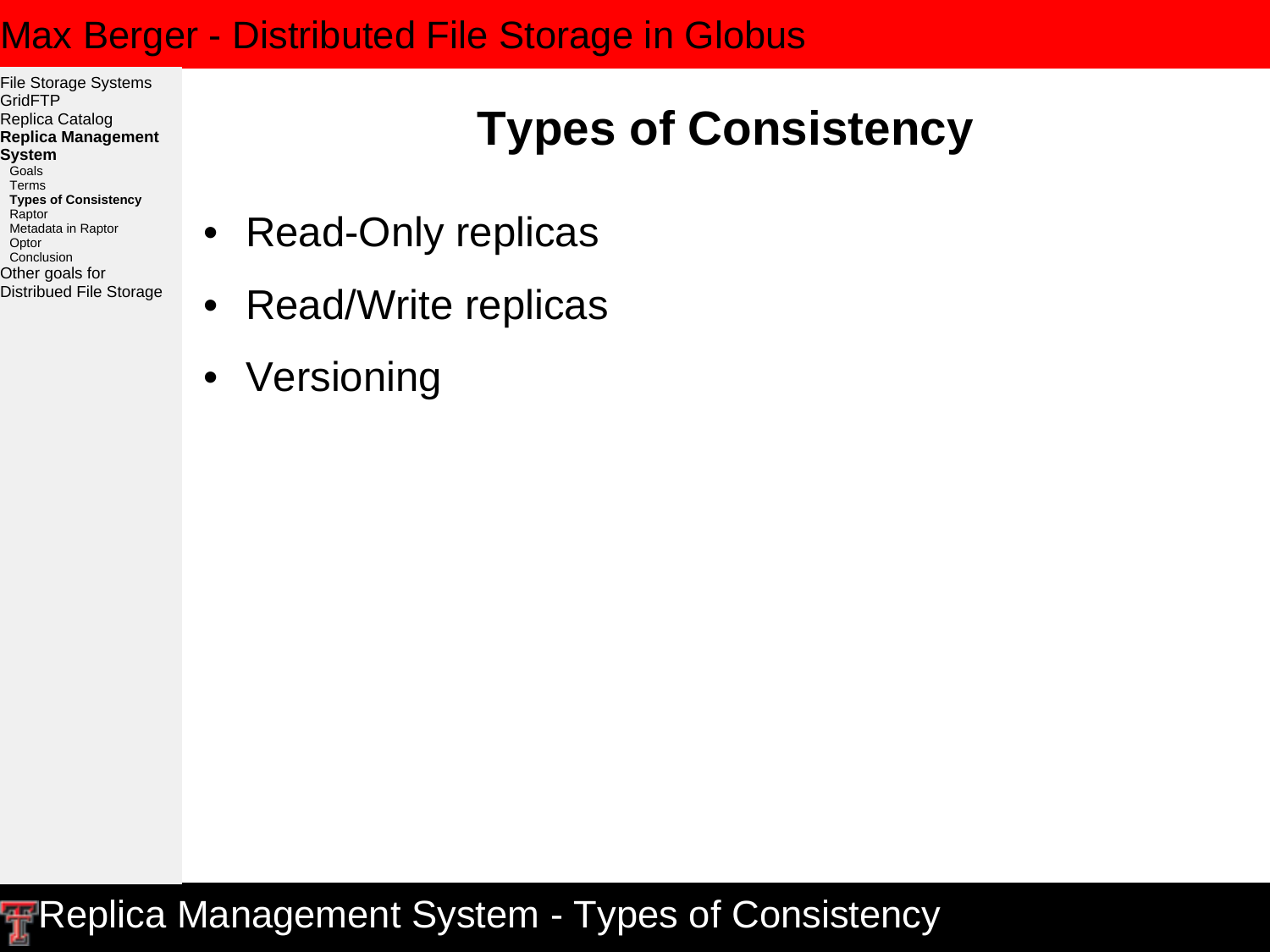File Storage Systems GridFTP Replica Catalog **Replica Management System** Goals Terms Types of Consistency **Raptor** Metadata in Raptor **Optor Conclusion** Other goals for Distribued File Storage

### **Raptor**

- Replica Mangement Service
- Single point of entry
- Only service to control copy, delete, modify
- Multible transport services
- Pluggable processing services
- Communication with other RMS
- GUIDs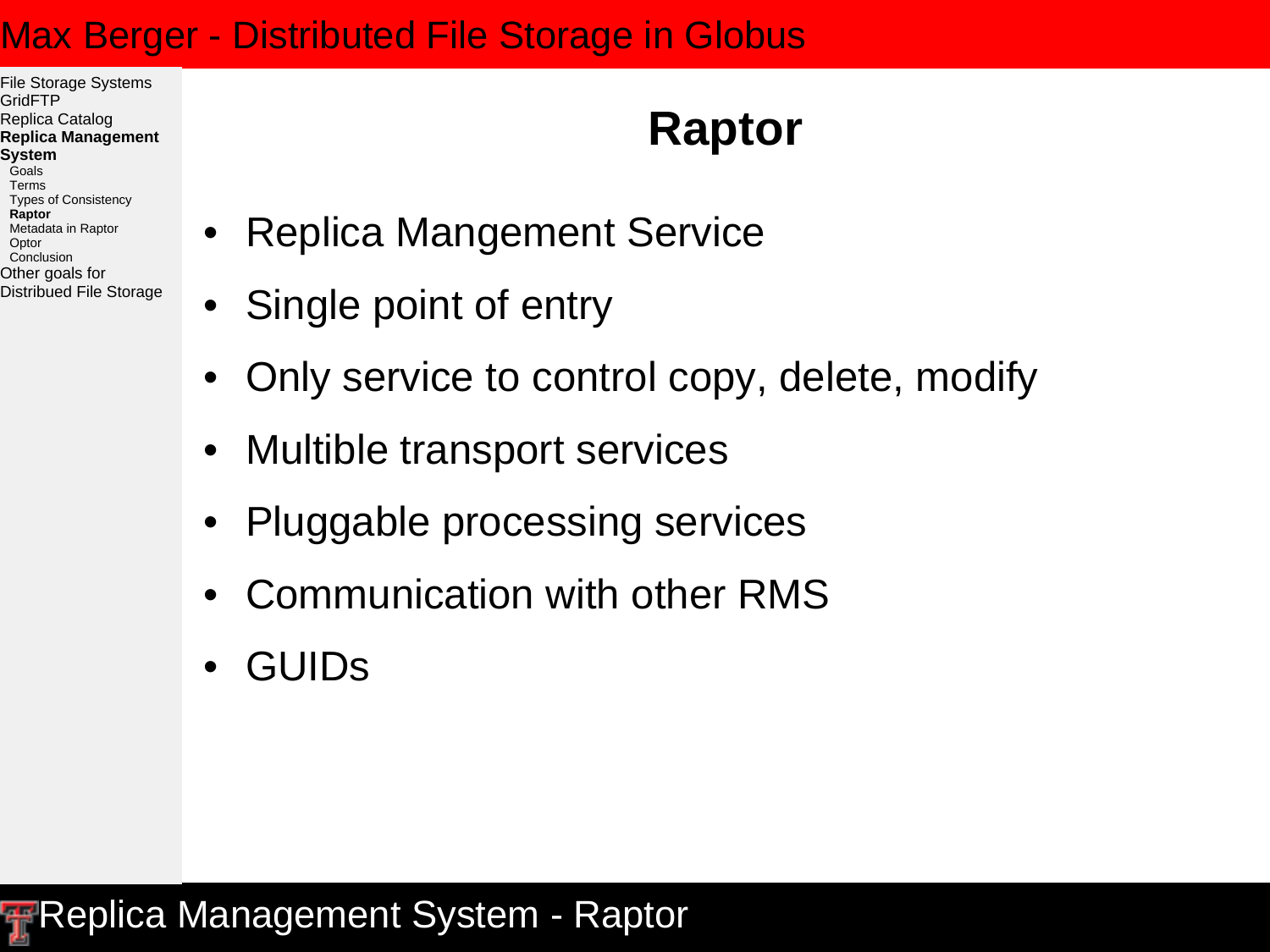File Storage Systems GridFTP Replica Catalog **Replica Management System** Goals Terms Types of Consistency Raptor **Metadata in Raptor Optor Conclusion** Other goals for Distribued File Storage

### **Metadata in Raptor**

- File: size, checksum, dates, type, alias
- Collections: elements, type
- Security: ownership, access permissions, local policies
- Management: expiration, master copy, transactions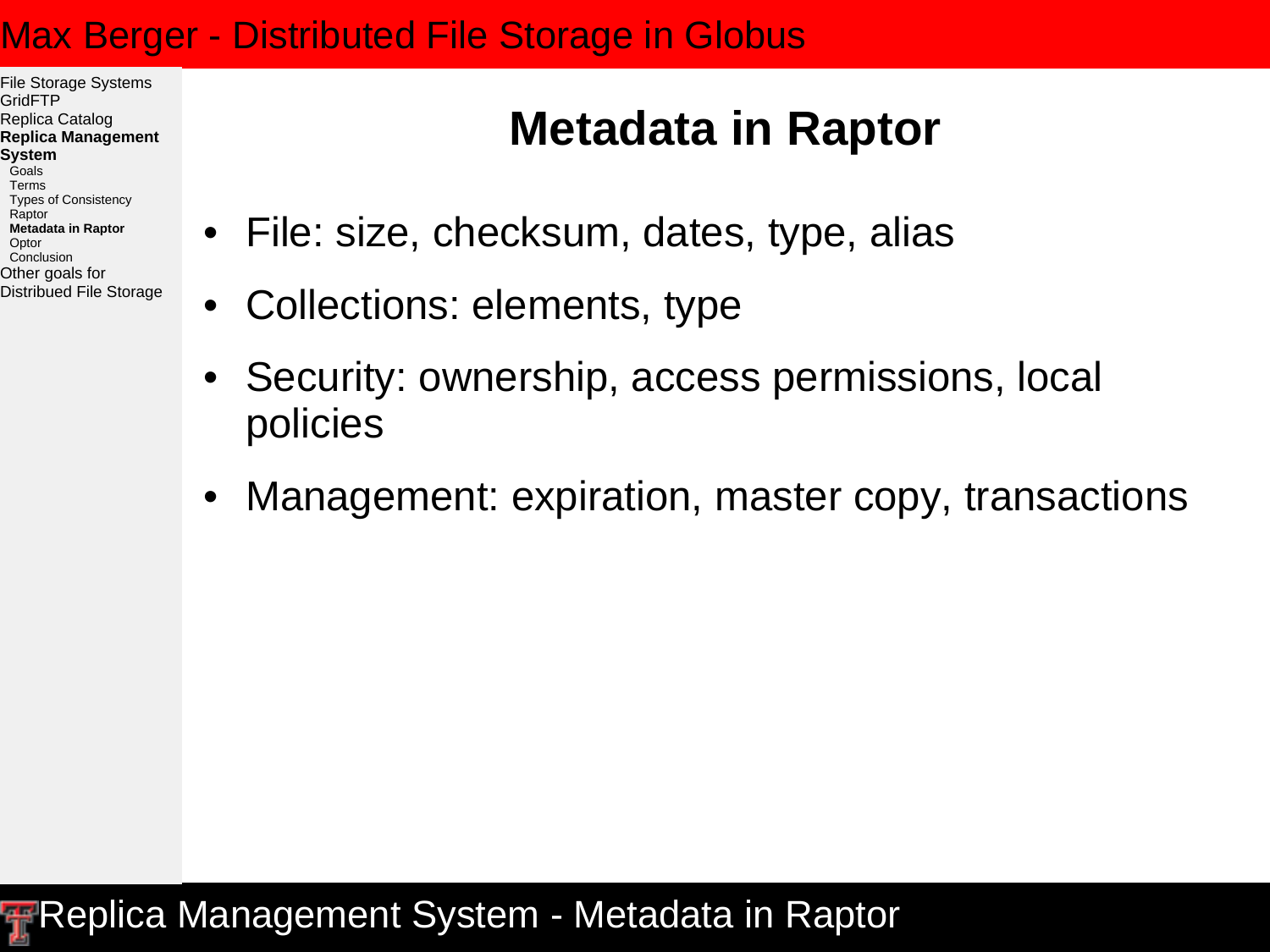File Storage Systems **GridFTP** Replica Catalog **Replica Management System** Goals Terms Types of Consistency Raptor Metadata in Raptor **Optor Conclusion** Other goals for

Distribued File Storage

### **Optor**

- Replica Selection
- Access History Service
- Replica Initiation Service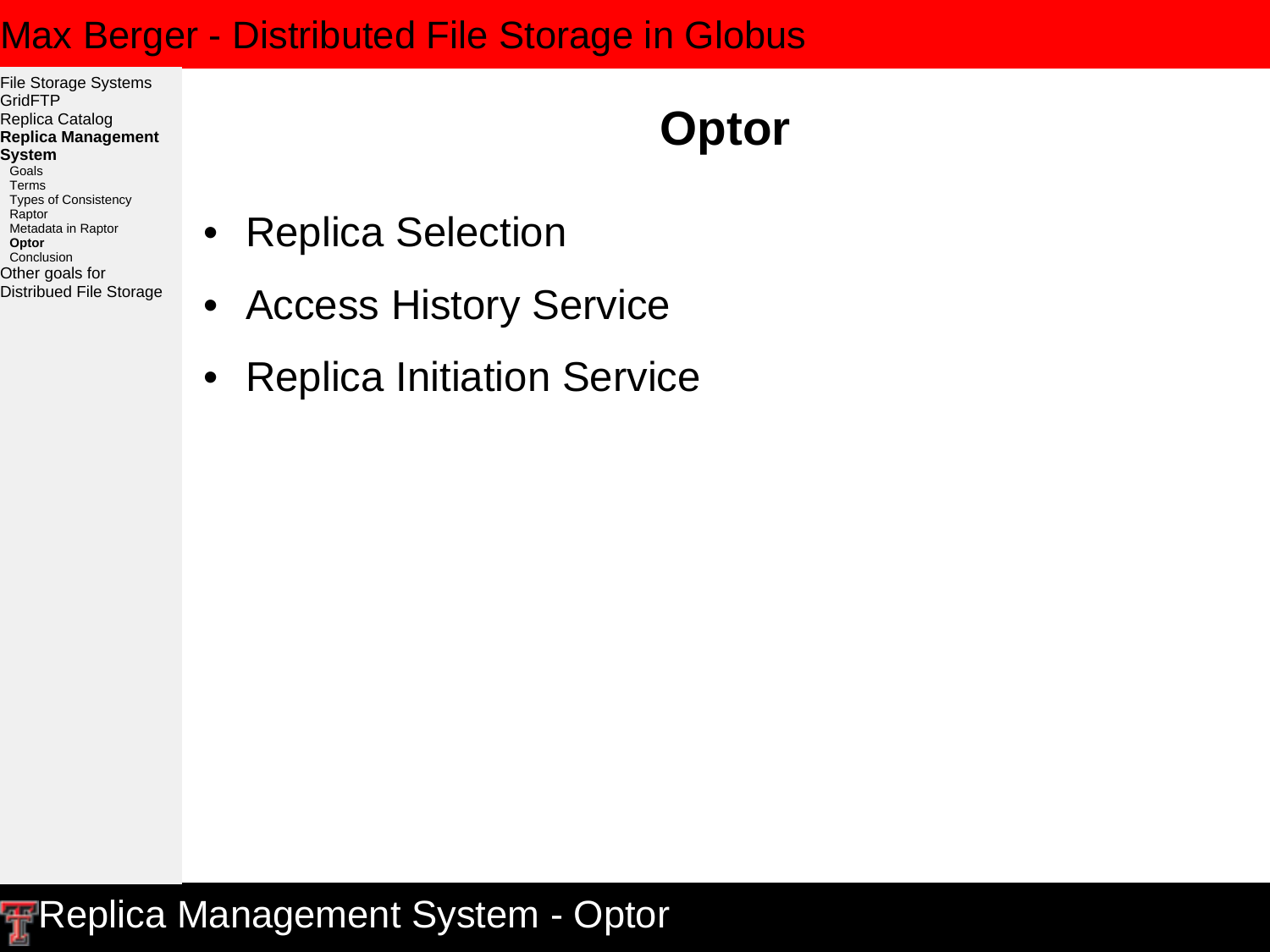File Storage Systems GridFTP Replica Catalog **Replica Management System** Goals Terms Types of Consistency Raptor Metadata in Raptor Optor **Conclusion** Other goals for Distribued File Storage

### **Conclusion**

- Finally: A distributed storage system!
- Good extensibility through plug-ins
- Most interesting: Replica Initiation Service

But:

- Multiple RMS still unclear
- Still single point of failure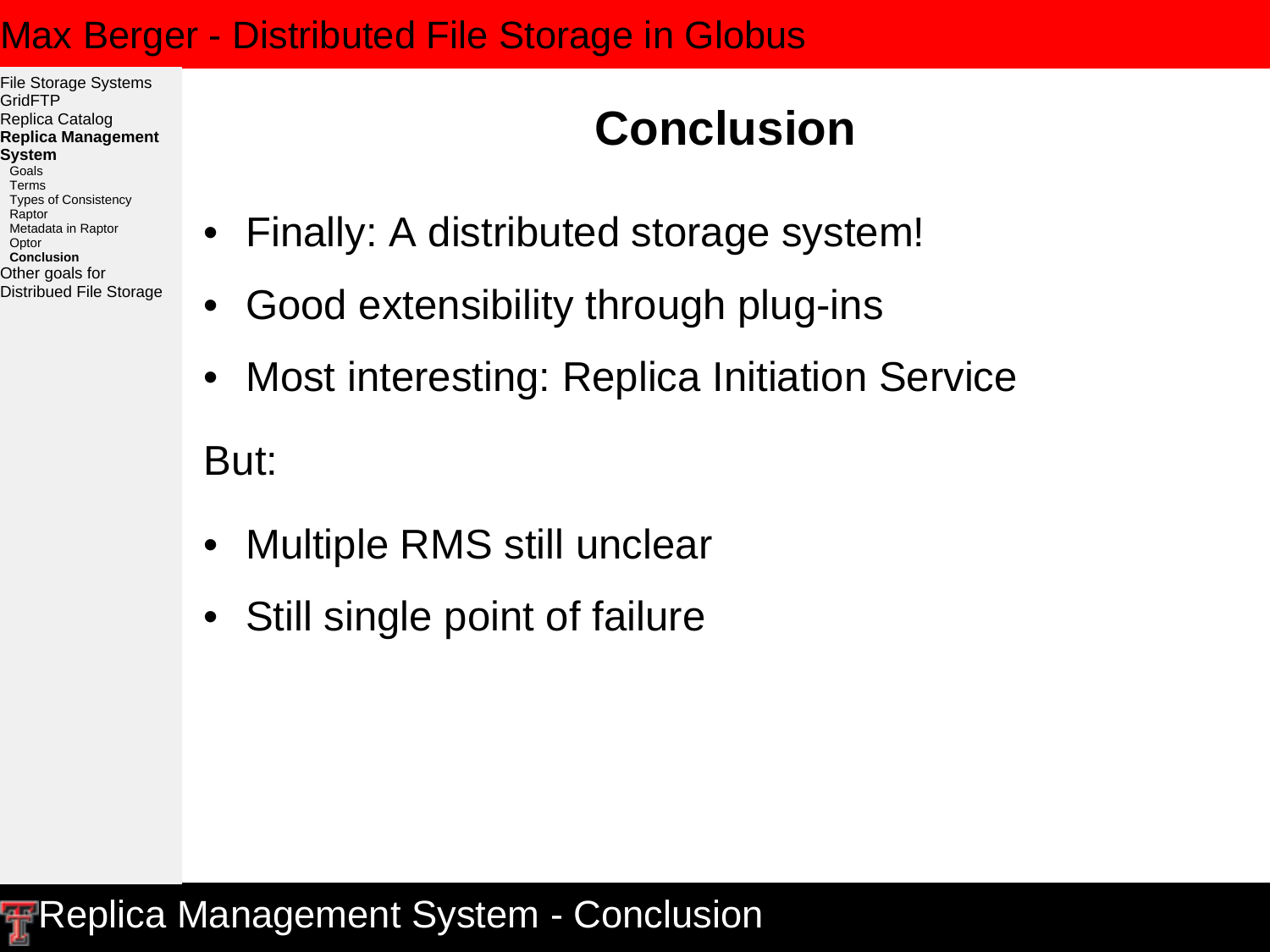- File Storage Systems **GridFTP** Replica Catalog Replica Management System **Other goals for Distribued File Storage**
- **Transparency** Fail-Safe Speed Conclusion

### **Other goals for Distribued File Storage**

- Transparency
- Fail-Safe
- Speed
- **Conclusion**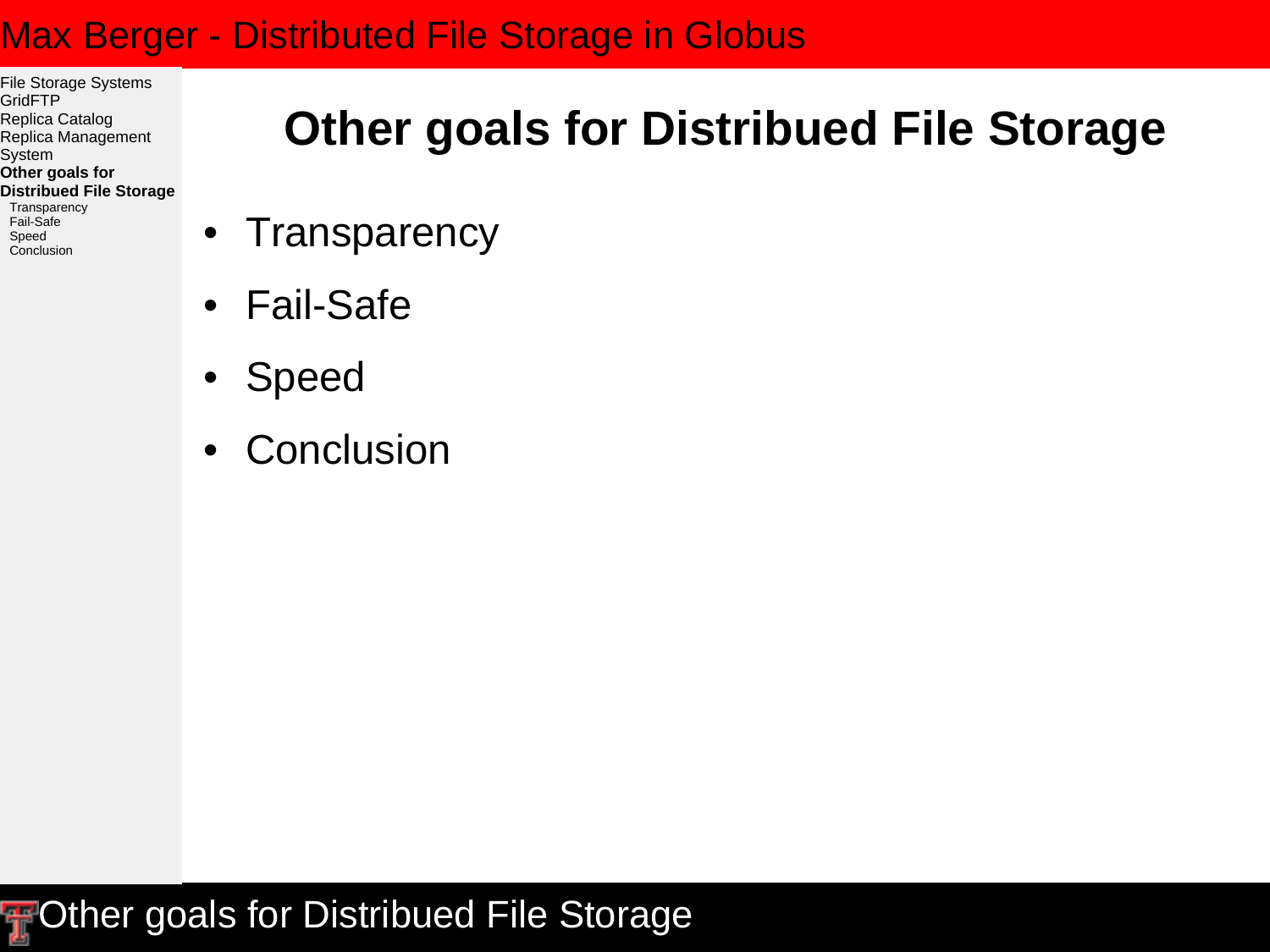File Storage Systems **GridFTP** Replica Catalog Replica Management System **Other goals for Distribued File Storage Transparency** Fail-Safe

Speed Conclusion

- **Location**
- Access
- Replication
- **Failure**
- Concurrency
- Migration
- **Language**

### **FOther goals for Distribued File Storage - Transparency**

### **Transparency**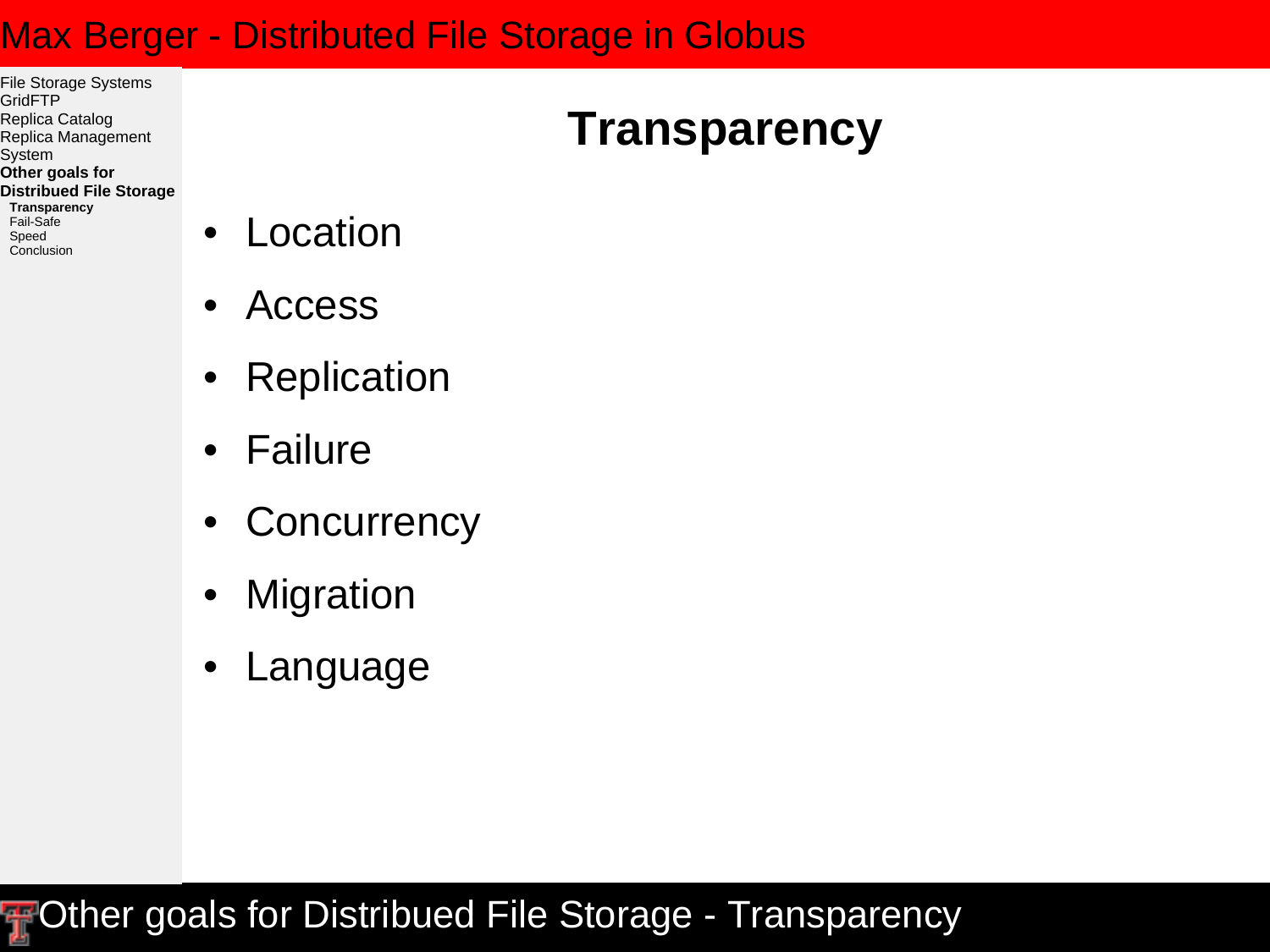File Storage Systems **GridFTP** Replica Catalog Replica Management System **Other goals for Distribued File Storage**

**Transparency Fail-Safe** Speed Conclusion

### **Fail-Safe**

- Disconnected operation
- Hoarding
- Automatic replicas
- Writeable replicas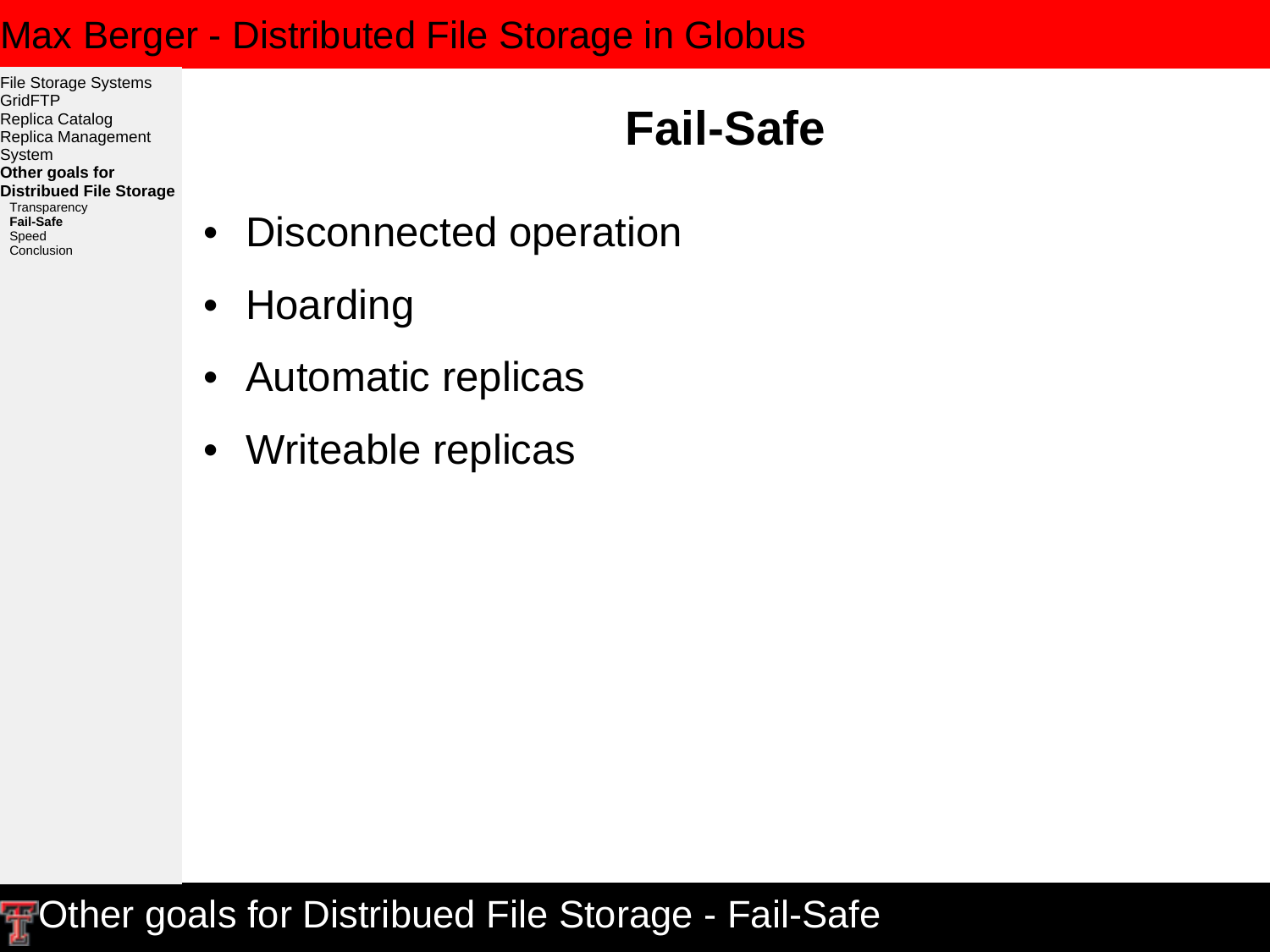File Storage Systems **GridFTP** Replica Catalog Replica Management System **Other goals for Distribued File Storage**

**Transparency** Fail-Safe **Speed** Conclusion

- Striping
- Parallel transfers
- Caching
- Delayed write-backs
- Automatic migration

#### **FOther goals for Distribued File Storage - Speed**

## **Speed**